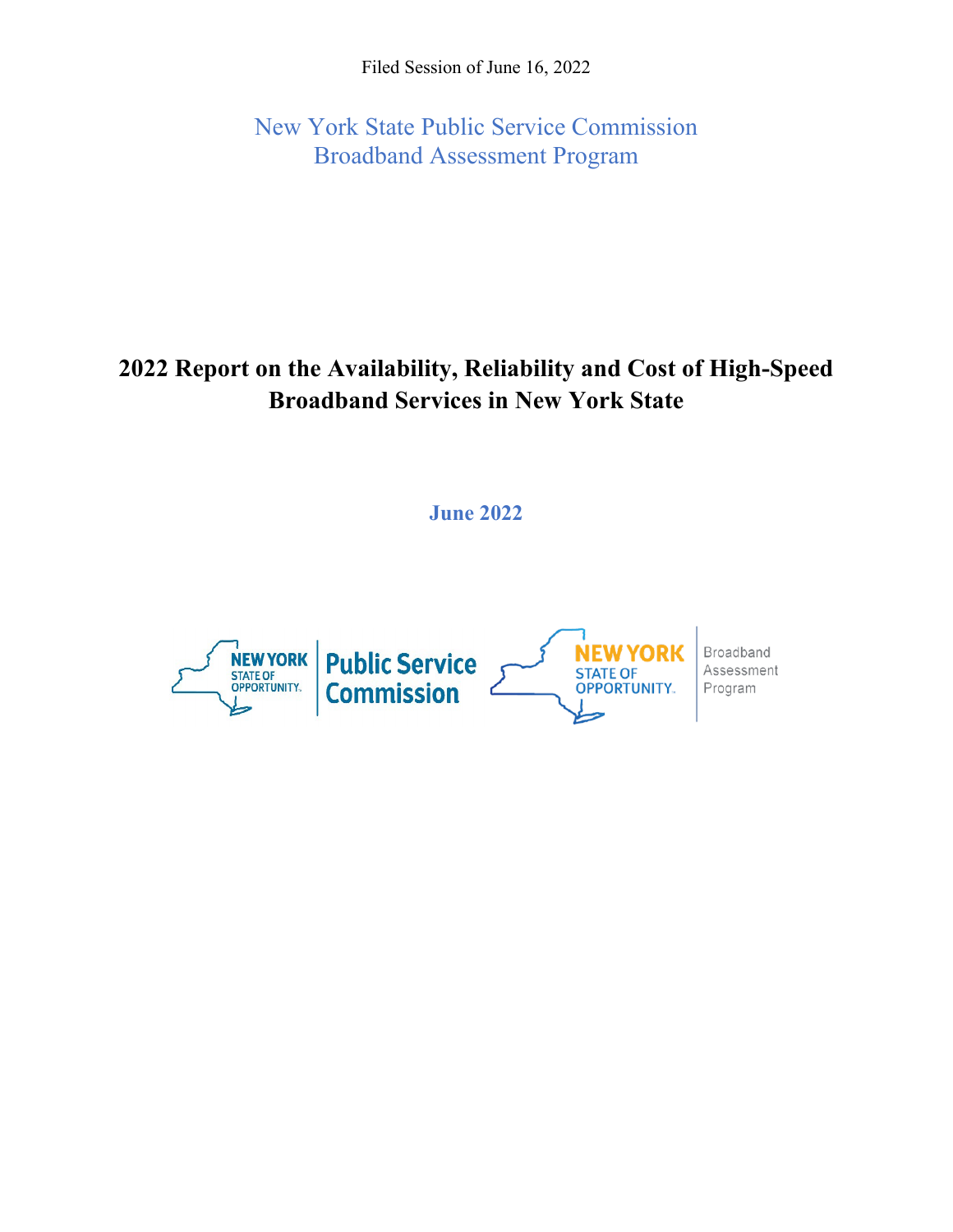## **Table of Contents**

| Regional Survey of Internet Service Pricing vs. County Median Income  23               |
|----------------------------------------------------------------------------------------|
| Assessment of Negative Social or Economic Impact on Communities Caused by Insufficient |
|                                                                                        |
|                                                                                        |
|                                                                                        |
|                                                                                        |
|                                                                                        |
|                                                                                        |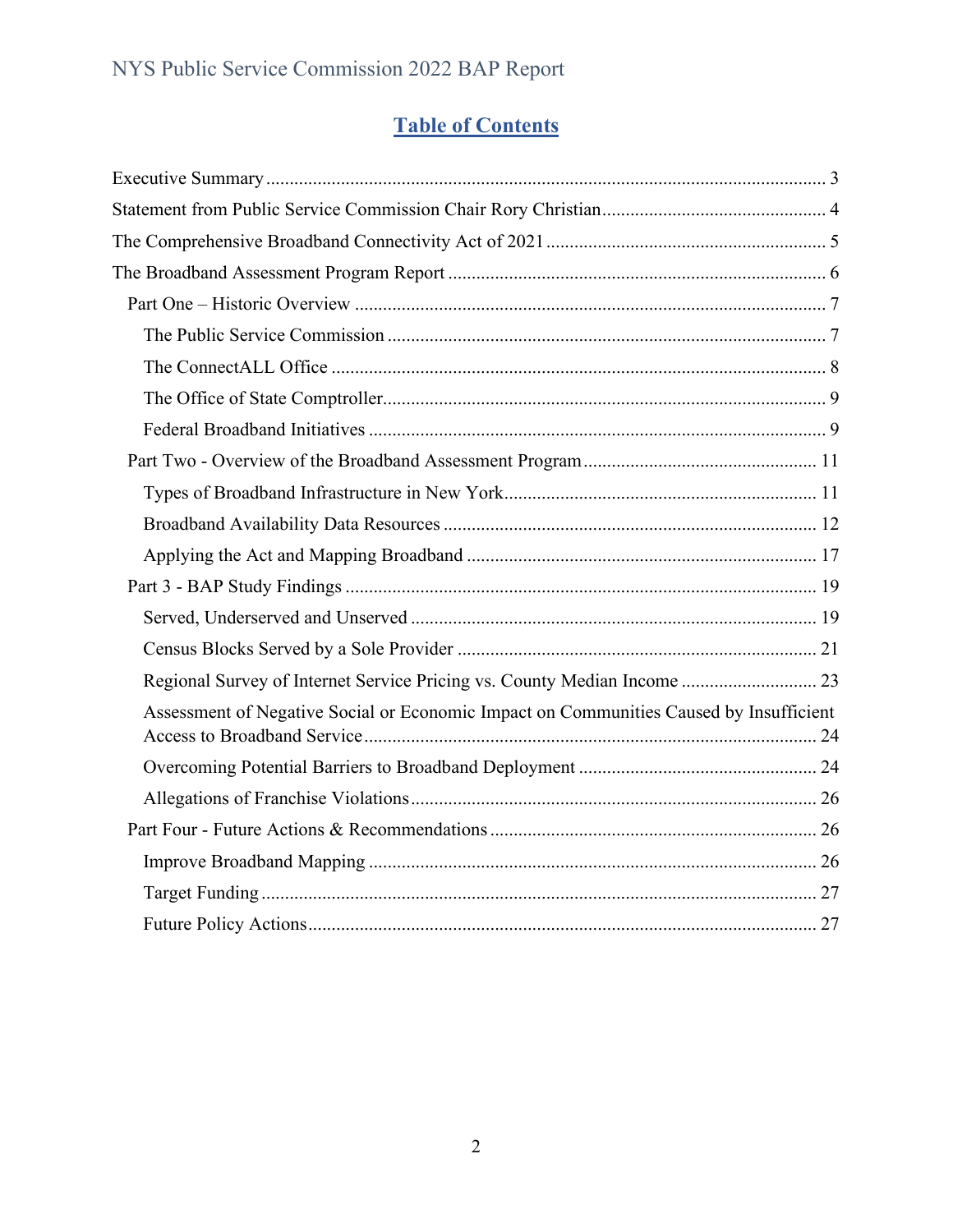## **Executive Summary**

<span id="page-2-0"></span>Closing the digital divide and ensuring that high-speed broadband service is available to all New Yorkers is a crucial goal for the State of New York. While the State has made significant progress towards universal deployment, there are still parts of New York, mainly in rural areas, that do not have high-speed broadband available. Moreover, while many New Yorkers have broadband available to them, for some it remains unaffordable. As the COVID-19 pandemic has made clear, access to affordable and ubiquitous high-speed broadband service is critical. New Yorkers with such capacity can receive medical care, work remotely, continue their educations, and connect with family and friends. Conversely, New Yorkers without such capacity can be cut off from the economy, their schools, and other essential services.

Accordingly, on April [1](#page-2-1)6, 2021,<sup>1</sup> the Governor and the Legislature enacted the Comprehensive Broadband Connectivity Act of [2](#page-2-2)021 (herein referred to as the "Act"),<sup>2</sup> which directs the Public Service Commission (Commission) to study, on an annual basis, the availability, reliability, and cost of high-speed broadband service in the State to ensure that all New Yorkers have the necessary affordable access going forward. To help make this happen, the Department of Public Service (Department) initiated the Broadband Assessment Program (BAP) to collect data and analyze information. This study marks the BAP's first iteration of the interactive Map and assessment in accordance with the requirements of the Act.

The Department engaged with partners across the State including county and local governments, the ConnectALL office, $3$  ECC Technologies, Inc. (ECC), $4$  internet service providers (ISPs), and consumers to develop its findings and recommendations. The Report addresses the current scope of broadband availability and affordability on an address-level basis, and discusses the challenges associated with mapping broadband. Through continued collaboration with interested stakeholders, the Commission and the Department expect to map broadband in New York with greater granularity and increased accuracy moving forward.

#### Statewide Findings<sup>[5](#page-2-5)</sup>

- Served  $97.4\%$ .
- Underserved 0.1%.
- Unserved 2.5%.

- <span id="page-2-2"></span>2 The Act amended the Public Service Law (PSL) by adding a new §224-c.
- <span id="page-2-3"></span>3 New York's ConnectALL office, part of the New York State Economic Development Corporation, is the successor to the Broadband Program Office.
- <span id="page-2-4"></span>4 The Department contracted with Penfield, New York based ECC to assist in completing this comprehensive broadband focused project in New York State.
- <span id="page-2-5"></span>5 These terms are defined pursuant to the Act as discussed below.

<span id="page-2-1"></span><sup>1</sup> The Act's effective date was May 16, 2021.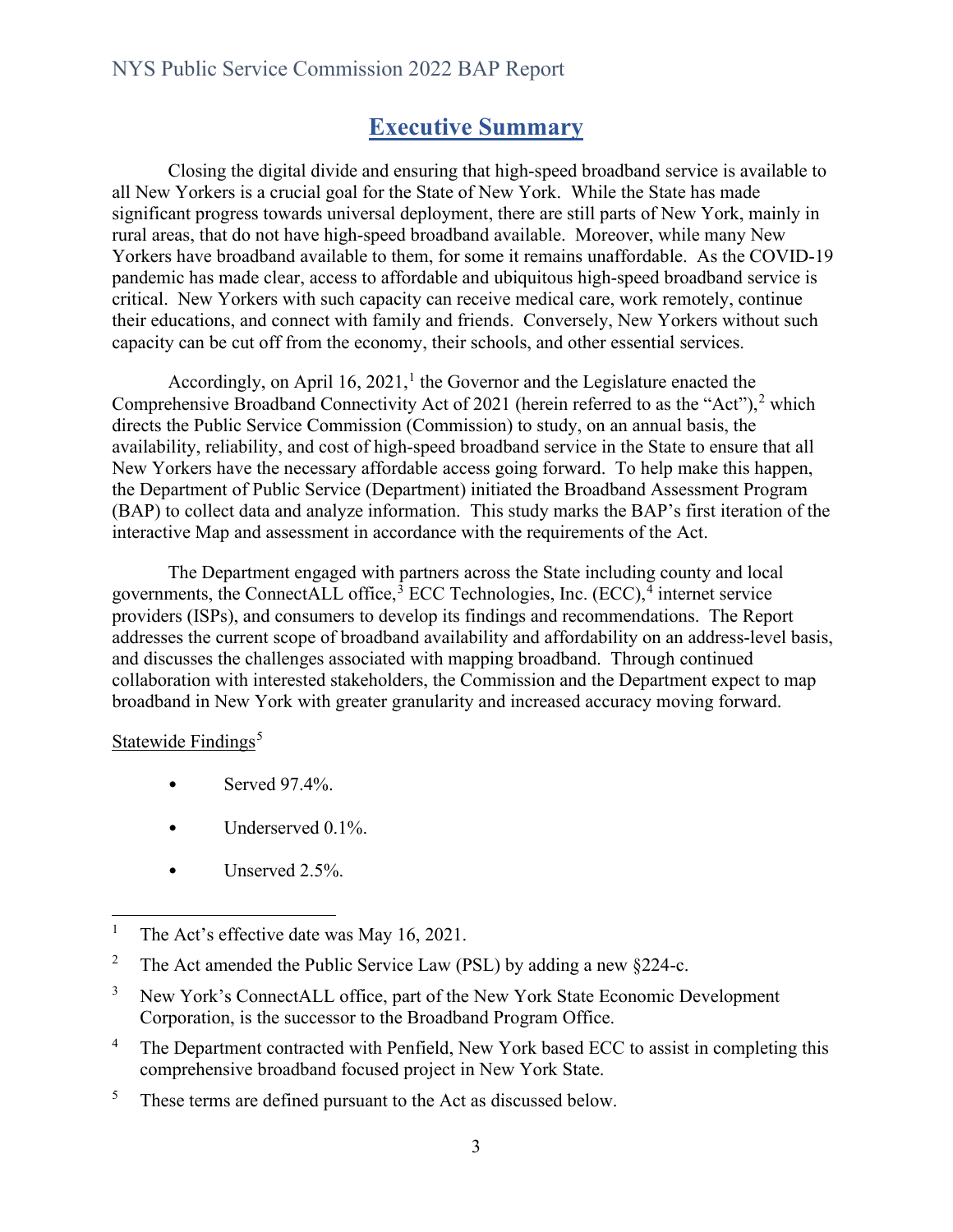While the BAP found that 97.4% of New York State's primary address points are served by high-speed broadband service, it more importantly reveals where the gaps in high-speed broadband service exist. Although there are 15 counties with 99% broadband coverage, 26 of New York's 62 counties have served percentages less than 95%, and of that 26, 11 have served percentages less than 90%. In three of New York's counties, more than 20% of the address points do not have high-speed broadband service available.

#### Future Recommendations

- Refine mapping going forward based on more precise data.
- Target available funding to areas most in need.
- Consider future policy actions to support universal/affordable high-speed broadband.

## <span id="page-3-0"></span>**Statement from Public Service Commission Chair Rory Christian**

Over the last few years, New Yorkers have been asked to move so much of their daily activities online – from work to education, to healthcare, and more. For these reasons, ensuring reliable and affordable high-speed connectivity in every corner of the State is of paramount importance. The only way to do this is by understanding where high-speed broadband infrastructure exists and where it does not. The Report, which will be updated annually, showcases New York's first-ever, in-depth interactive broadband Map and assessment; detailing the availability and cost of high-speed broadband infrastructure statewide.

On behalf of the Commission, we are pleased to deliver the first Report, so the important work of improving connectivity in those areas with the greatest need can continue. The Commission is also proud to be part of Governor Kathy Hochul's recently announced ConnectALL Initiative, a transformational investment in New York's communities and digital infrastructure.<sup>[6](#page-3-1)</sup> As part of the ConnectALL Initiative, the Department is leading the public outreach effort for this multi-agency collaboration that will help ensure affordable high-speed broadband for eligible New Yorkers. Specifically, the Department has worked to encourage participation in the Federal Communication Commission's (FCC) Affordable Connectivity Program (ACP), which provides discounts to eligible New Yorkers of up to \$30 per month for internet service and more. To date, over 200,000 eligible New Yorkers have enrolled in the ACP to receive affordability benefits since this outreach campaign began. The work does not stop here; the Commission and the Department will regularly update and refine the Map so that it can inform necessary investments to help close the digital divide and will continue working with

<span id="page-3-1"></span><sup>6</sup> The \$1 billion ConnectALL Initiative, part of the Governor Hochul's 2022 State of the State, will deliver affordable broadband to millions of New Yorkers and transform the State's digital infrastructure through new investments. Under the new ConnectALL Initiative, New York State will use over \$1 billion in public and private investments to connect New Yorkers in rural and urban areas statewide to broadband.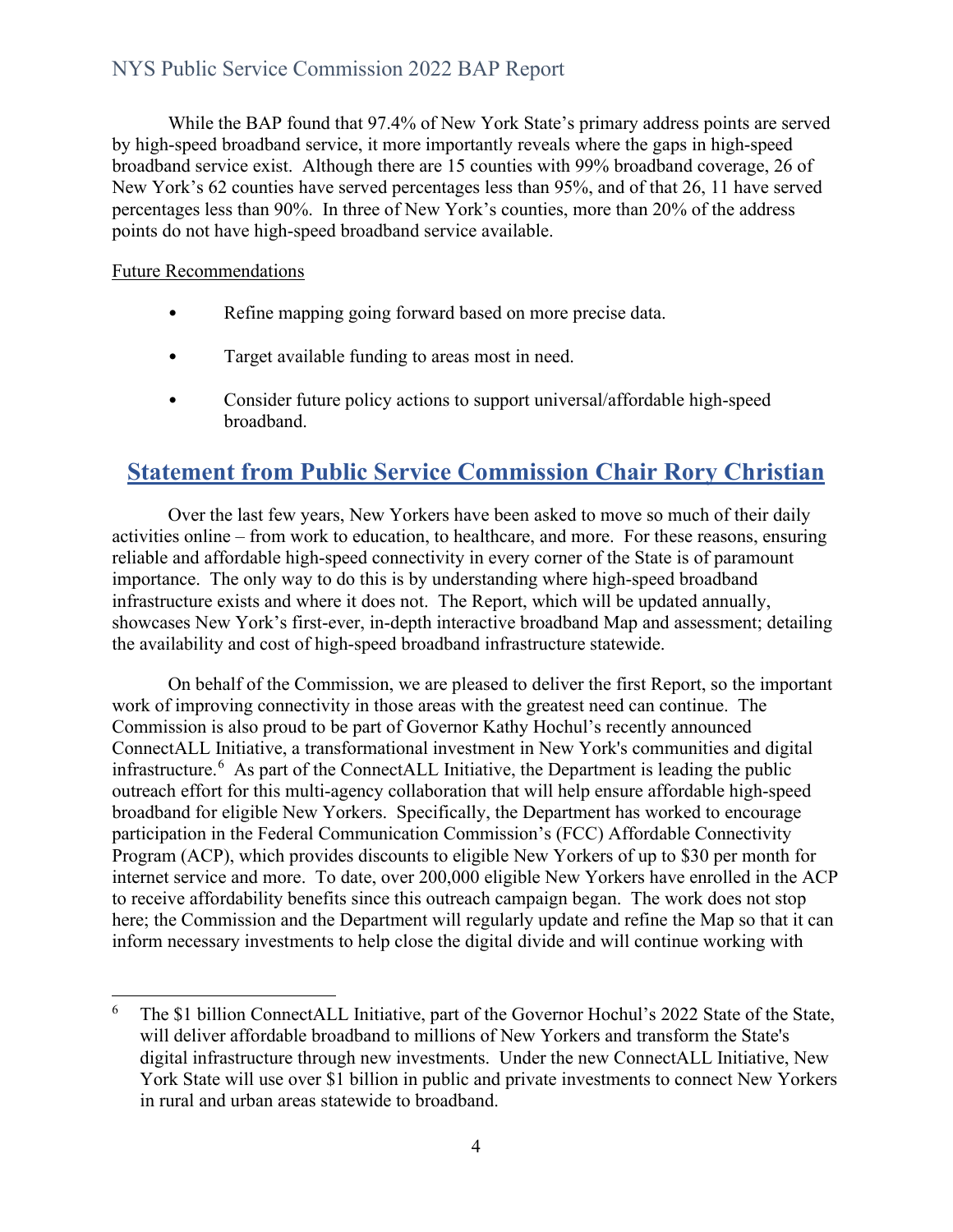other partners to ensure all New Yorkers have equal access to affordable and ubiquitous highspeed broadband.

# <span id="page-4-0"></span>**The Comprehensive Broadband Connectivity Act of 2021**

The Act directs the Commission, to the extent practicable, to:

- Identify areas at a census block<sup>[7](#page-4-1)</sup> level that are served by a sole broadband provider and assess any regulatory and statutory barriers related to the delivery of comprehensive statewide access to high-speed internet;
- Review available technology to identify solutions that best support high-speed internet service in underserved and unserved areas as defined therein;
- Identify instances where local governments have notified the Commission of alleged non-compliance with franchise agreements, and instances of Commission or Department enforcement actions that have had a direct impact on internet access;
- Identify locations where insufficient access to high-speed broadband services or persistent digital divide, is causing negative social or economic impacts on the community; and,
- Produce and publish a detailed internet access map of the State, indicating access to internet service by location.

In accordance with the Act, the Map should include download and upload speeds advertised and experienced, the consistency and reliability of download and upload speeds including latency, the types of internet service and technologies, including but not limited to dialup, broadband, fixed wireless, fiber, coax or satellite, and the number of ISPs and the price of their available internet service. In addition, the Act requires the Commission to provide, to the extent practicable:

• The overall number of residences with access to high-speed internet, identifying which areas are served, underserved and unserved as defined therein;<sup>[8](#page-4-2)</sup>

<span id="page-4-1"></span><sup>7</sup> A census block is the smallest geographic census unit. Blocks can be bounded by visible features, such as streets, or by invisible boundaries, such as city limits. A block group is a subdivision of a census tract and contains a cluster of blocks. Block groups usually have between 250 and 550 housing units.

<span id="page-4-2"></span><sup>8</sup> The location fabric database that was applied to the Map is not fully capable of distinguishing single-family residences versus multi dwelling units, therefore, an analysis of overall residences will be reported at a later time.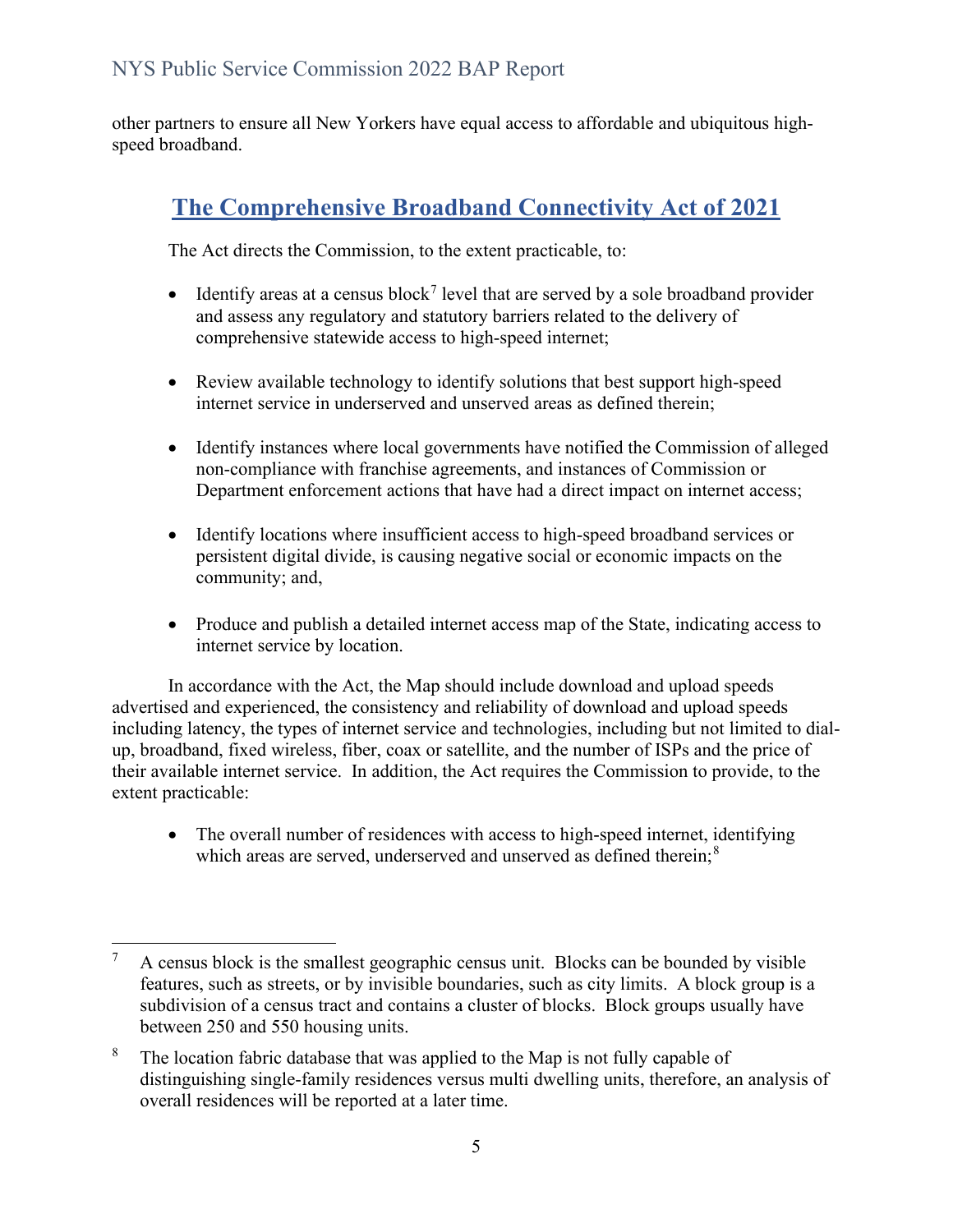- A regional survey of internet service prices in comparison to county-level median income;
- Any relevant consumer statistics; and,
- The detailed map discussed above.

Finally, the Act requires the Commission to hold at least two public hearings - one in an Upstate location and one in a Downstate location - to solicit input from the public and other interested stakeholders.

## **The Broadband Assessment Program Report**

<span id="page-5-0"></span>The information contained in this Report and interactive Map (referred to herein as the "Map," or collectively, the "Report") has, in part, been collected from ISPs operating in New York who were asked to provide reasonable representations of their respective service areas. Determining each ISP's service area without a field inspection verification of every address may yield discrete inaccuracies, and while the Department, along with its consultant, conducted field inspections in the most remote areas of the State to corroborate information received from the various ISPs, it was not feasible to verify 100% of the addresses in the field.

The Commission and the Department encourage all consumers to utilize the feedback function in the Map to notify the BAP of any inaccuracies and/or other general feedback for how we can improve the Map through future iterations. Additionally, users are urged to contact ISPs directly to verify service information. In some cases, although an ISP may populate on the map as available to provide service, issues such as building access and line of sight may prevent an ISP from being able to provide service to a particular address location. The Map is intended to depict the current scope of the State's broadband infrastructure and, therefore, does not include projects currently under construction or future planned infrastructure buildouts.

The Report consists of four parts.

**Part One** provides an historic overview of the State's initiatives that have successfully brought broadband availability to 97.4% of address locations in New York and the initiation of several low-income broadband programs; the recent assessment on broadband availability and accessibility conducted by the New York State Office of State Comptroller (OSC); and the relevant federal initiatives to make high-speed broadband available to unserved and underserved rural areas, make such service more affordable and reliable, and map unserved areas nationwide.

**Part Two** provides an overview of the types of existing broadband services in New York; the BAP's research and analysis of the data used to outline the scope of high-speed broadband infrastructure in New York; and the detailed mapping of high-speed broadband in New York.

**Part Three** provides the relevant statistics, such as served, unserved, and underserved address locations, available broadband speeds and pricing; a comparison of internet service pricing and median incomes; an assessment of the negative social and economic impacts on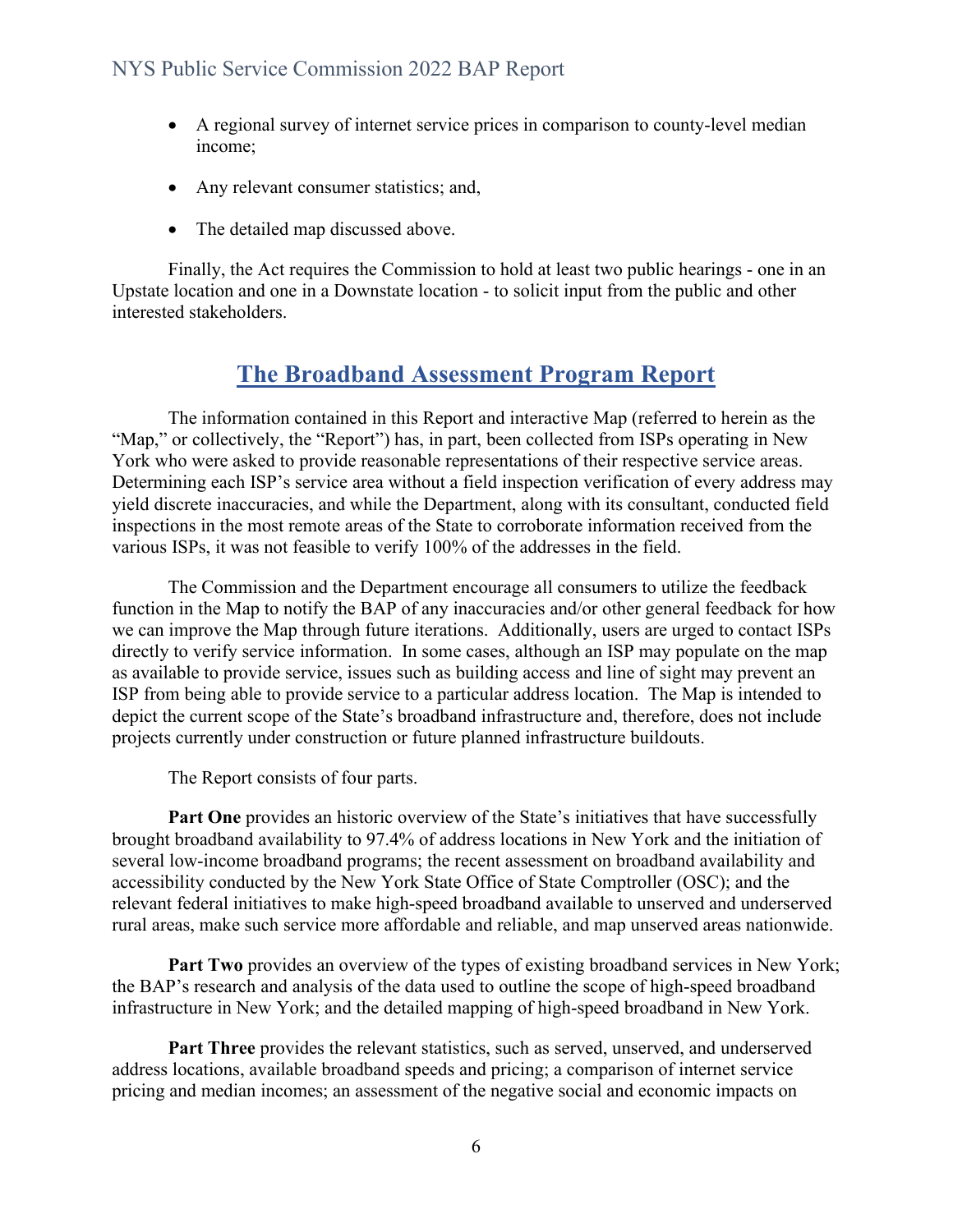communities caused by insufficient availability of high-speed broadband service; the potential barriers to entry; and, whether there were any cable franchise violations during the reporting period that impacted broadband expansion.

Part Four provides next steps and recommendations to refine the mapping exercise moving forward; to support high-speed broadband investments to address the remaining unserved or underserved gaps in coverage; and, to consider future policy actions.

## <span id="page-6-0"></span>**Part One – Historic Overview**

The State and federal governments have undertaken several initiatives to facilitate universal high-speed broadband deployment. In addition to the \$1 billion ConnectALL Initiative discussed above, the ConnectALL office administers grant programs to support high-speed broadband expansion. The Commission also pursues targeted opportunities for high-speed broadband expansion. These actions, in conjunction with the many federal programs, have and are expected to continue to benefit New Yorkers in the coming years.

## <span id="page-6-1"></span>The Public Service Commission

Over the last several years, the Commission has implemented several targeted initiatives to improve the availability and affordability of high-speed broadband in the State. These actions include statewide telecommunications reviews, oversight over transactions involving regulated cable and telecommunication providers, enforcing service quality standards, and promoting measures to improve broadband affordability as follows:

- In the Charter Communications, Inc. (Charter) Time Warner Cable, Inc. merger, the Commission required Charter to, among other things, deploy an additional 145,000 high-speed broadband passings to unserved or underserved areas of the State, upgrade its speeds across its network, and offer a low-income internet plan to all its eligible customers.<sup>[9](#page-6-2)</sup>
- In the Verizon New York Inc. (Verizon) service quality matter, the Commission required Verizon to, among other things, extend its fiber-based broadband service to additional households within or near the census blocks for which the Broadband Program Office (BPO) at ESD (now under the ConnectALL Office) had awarded grants (approximately 20,500 additional households benefitted from this expansion) and to provide its fiber-based broadband service to 10,000-12,000 additional residential and business customer premises on Long Island and within its Upstate reporting regions.<sup>[10](#page-6-3)</sup>

<span id="page-6-2"></span><sup>9</sup> Case 15-M-0388, Joint Petition of Charter Communications, Inc. and Time Warner Cable Inc., Order Granting Joint Petition Subject to Conditions (issued January 8, 2016).

<span id="page-6-3"></span><sup>&</sup>lt;sup>10</sup> Case 16-C-0122, Proceeding on Motion of the Commission to Consider the Adequacy of Verizon New York Inc.'s Retail Service Quality Processes and Programs, Order Adopting Terms of Joint Proposal (issued July 12, 2018).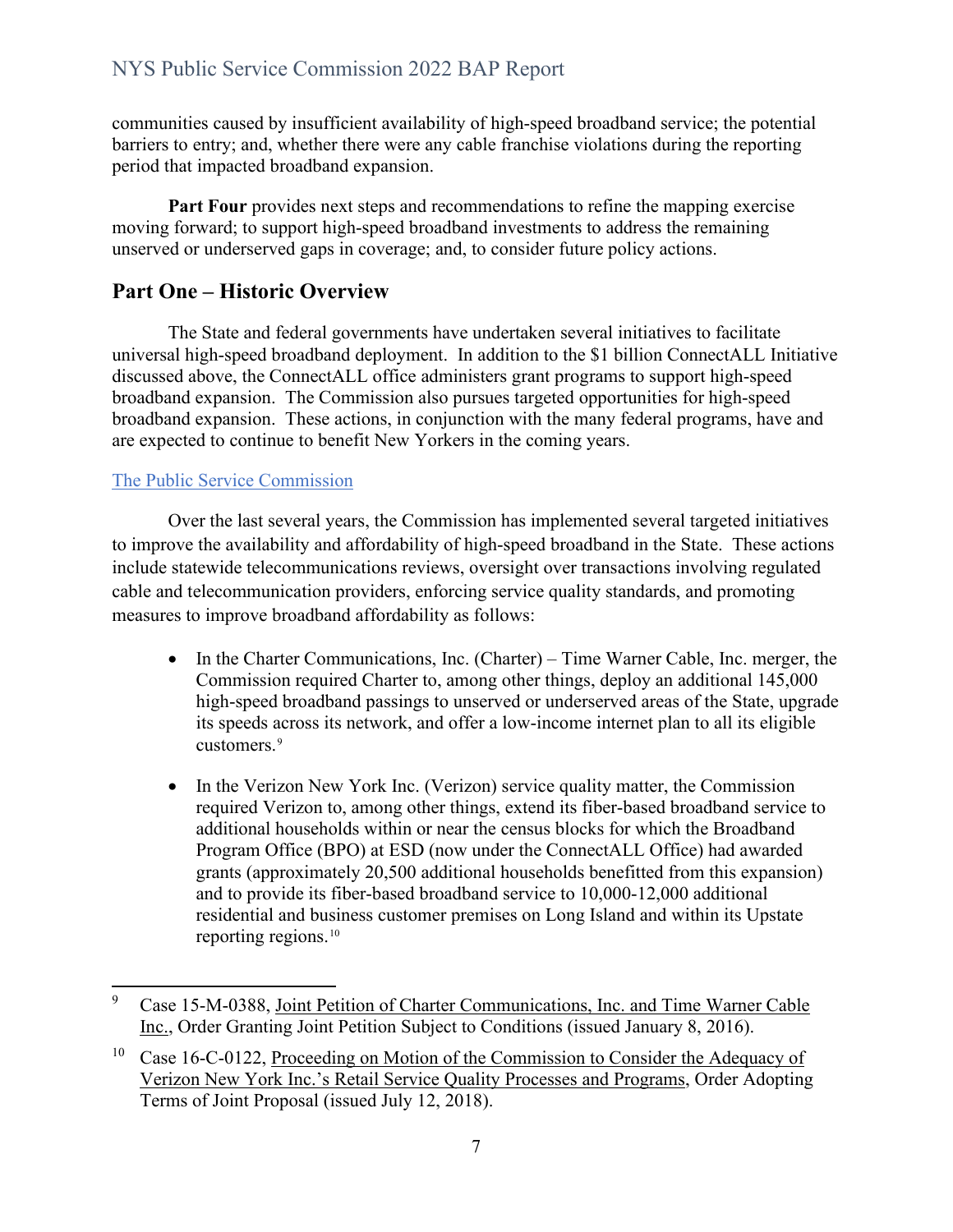• In the Altice N.V. (Altice) - Cablevision Systems Corporation merger, the Commission required Altice to, among other things, deploy network infrastructure to all unserved or underserved residential and non-residential premises in the Town of Milan, Dutchess County, create a line extension promotion fund to defray residential and commercial customer line extension fees, expand high-speed internet service to other underserved or unserved areas, upgrade speeds on existing networks, and offer a discounted internet services to its eligible low-income customers.<sup>11</sup>

The Commission also monitors its processes and procedures to address broadband deployment concerns as they emerge. Since 2004, the Commission has had a comprehensive framework for pole attachments.[12](#page-7-2) The Commission's framework has been updated to reflect technological changes. In 2019, the Commission incorporated wireless attachments into its framework.<sup>[13](#page-7-3)</sup> Additionally, the Legislature recently directed the Commission to consider refining its processes and procedures to encourage further broadband deployment and on March 1, 2022, the Commission initiated a case to examine methods to streamline the pole attachment processes and procedures to facilitate broadband deployment.<sup>[14](#page-7-4)</sup>

#### <span id="page-7-0"></span>The ConnectALL Office

The BPO was established in 2008 with its primary function of implementing the State's universal broadband initiatives. The BPO initially distributed investments made available to New York through the 2009 federal American Recovery and Reinvestment Act (ARRA) to expand availability and adoption of broadband service statewide. Through that process, the BPO facilitated the submission of 263 statewide grant applications which resulted in \$160 million awarded directly to New York State project sponsors.[15](#page-7-5) 

In 2015, the New NY Broadband Program was created.<sup>16</sup> The New NY Broadband Program was primarily responsible for issuing state grants that dedicated \$500 million, complimented by matching funds from ISPs, resulting in over \$728 million in infrastructure investment – the most in the nation at the time – towards extending broadband to unserved and underserved areas of the State. These investments supported infrastructure capable of providing

- <span id="page-7-2"></span><sup>12</sup> Case 03-M-0432, Proceeding on Motion of the Commission Concerning Certain Pole Attachment Issues, Order Adopting Policy Statement on Pole Attachments (issued August 6, 2004) (the 2004 Pole Order).
- <span id="page-7-3"></span><sup>13</sup> Case 16-M-0330, Petition of CTIA - The Wireless Association to Update and Clarify Wireless Pole Attachment Protections, Order Approving Petition in Part and Continuing Proceeding (issued March 14, 2019).
- <span id="page-7-4"></span><sup>14</sup> Case 22-M-0101, Proceeding to Review Certain Pole Attachment Rules, Notice Seeking Comments (issued March 1, 2022).
- <span id="page-7-5"></span><sup>15</sup> The Broadband Program Office, 2011-12 Annual Report, p. 33.
- <span id="page-7-6"></span><sup>16</sup> Also, part of the New York State Empire Development Corporation.

<span id="page-7-1"></span><sup>&</sup>lt;sup>11</sup> Case 15-M-0647, Joint Petition of Altice N.V. and Cablevision Systems, Order Granting Joint Petition Subject to Conditions (issued June 15, 2016).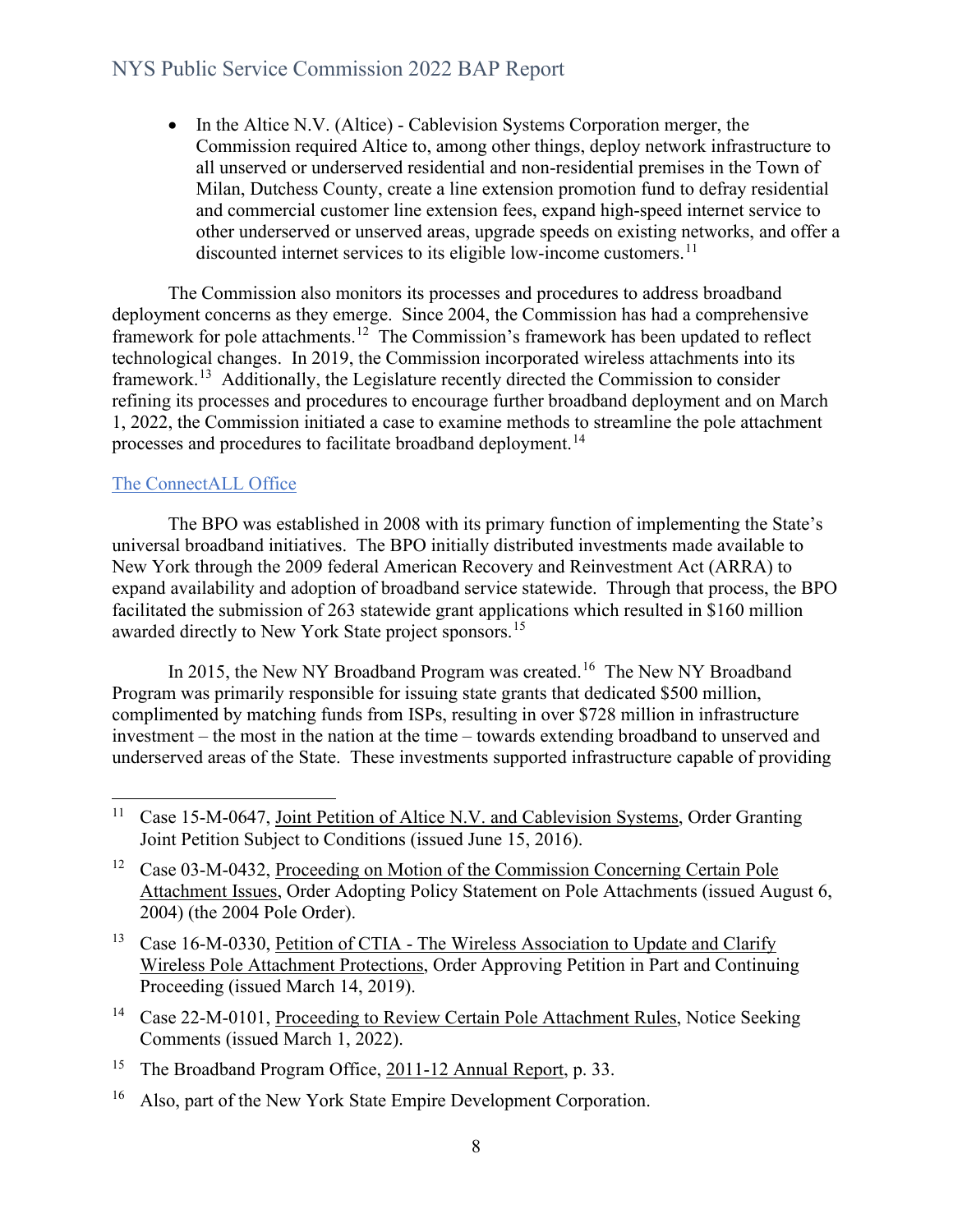100 Megabytes-per-second (Mbps) service in most areas, reaching over 256,000 previously unserved or underserved homes and businesses, and at least 25 Mbps service in remote areas of the State.

#### <span id="page-8-0"></span>The Office of State Comptroller

In September 2021, the OSC issued its assessment on the scope of broadband availability in New York.<sup>[17](#page-8-2)</sup> The OSC assessment looked at the state of broadband availability through a population-based assessment. That assessment relied upon available FCC and U.S. Census Bureau data to analyze broadband availability and affordability within the various geographic and demographic segments of New York. While differing methodologies were used in the OSC's analysis as compared to the BAP's, both studies highlight that broadband infrastructure deployment lags predominantly in rural New York counties.<sup>[18](#page-8-3)</sup> Among the OSC's findings were:

- At 98.7%, New York ranked second among states in the percentage of the population within areas served by broadband that meet the FCC benchmark 25/3 Mbps broadband speed available at home;
- More than 98% of New York's population had at least one provider available that offers 250/25 Mbps;
- Broadband deployment lagged predominantly in rural New York areas, where the share of the population without broadband was as high as 23% in certain counties;
- More than one million, or 13.8%, of New York households did not have subscriptions to broadband internet, and many of those households earned less than \$20,000 annually;
- The digital divide disproportionately impacted low-income households during the pandemic;
- New York should pursue federal funding opportunities; and,
- New York should assist the FCC in mapping efforts and use the data to inform its broadband strategies.

#### <span id="page-8-1"></span>Federal Broadband Initiatives

The federal government and the FCC have undertaken several initiatives to facilitate the universal, deployment of high-speed broadband as follows:

• In 2011, the FCC established the Connect America Fund (CAF) and initially allocated up to \$1.98 billion for broadband support in rural areas over 10 years. Additionally, the

<span id="page-8-2"></span><sup>&</sup>lt;sup>17</sup> See: https://www.osc.state.ny.us/reports/availability-access-and-affordability-understandingbroadband-challenges-new-york-state#idTextAnchor000.

<span id="page-8-3"></span><sup>18</sup> https://www.osc.state.ny.us/reports/broadband-map.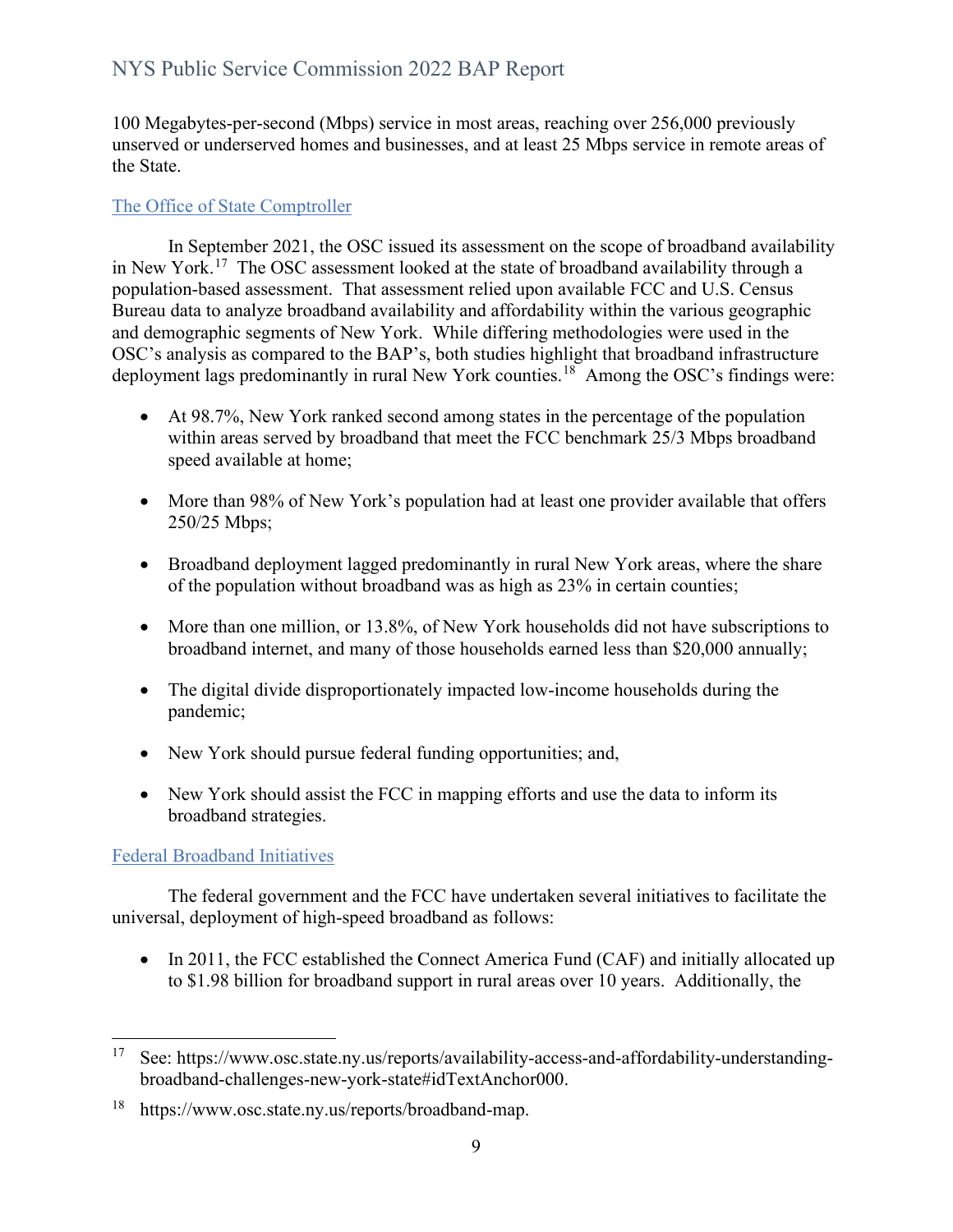FCC allocated \$170.4 million to the New NY Broadband Program through the CAF II program, bringing the total grant program to \$2.15 billion.

- In 2019, the FCC established the Rural Digital Opportunity Fund (RDOF). A total of \$20.4 billion is available to expand broadband service over 10 years. Of this sum, the FCC is expected to make up to \$16 billion available in census blocks that are unserved, with the remainder allocated to census blocks that are partially served. To date, the FCC has awarded over \$4 billion. In New York, 10 ISPs were awarded a total of \$99,891,715 to serve 46,647 locations to date.
- In 2021, the American Rescue Plan Act (ARPA) was enacted. ARPA includes a \$10 billion dollar fund administered by the United States Treasury to expand access to broadband.
- The ARPA also created the Emergency Connectivity Fund, which provides \$7.17 billion to help schools and libraries with remote learning during the pandemic. To date, the FCC has committed \$4.69 billion in program funding to connect over 12.5 million students with broadband connections and equipment. The FCC awarded New York State \$505,143,214.
- In 2021, the Infrastructure Investment and Jobs Act provided \$42.5 billion for the Broadband Equity, Access, and Deployment program, which will allocate formula grants to states to deploy broadband infrastructure, primarily in unserved and underserved areas. New York's allocation will be based on its share of unserved households in the United States.

Regarding mapping, since  $2009$ ,<sup>[19](#page-9-0)</sup> the FCC has endeavored to map broadband availability nationwide, relying primarily on Form 477 data which reports the availability of broadband service at a census-block level. Form 477 data, however, does not distinguish between census blocks with robust broadband availability and those with only partial or minimal coverage. As a result, broadband mapping methodologies historically have not identified unserved locations within a discrete census block level.

To improve broadband mapping, the FCC recently established the Digital Opportunity Data Collection program. This new process seeks to collect fixed geospatial broadband data and incorporate public input on the accuracy of ISP broadband coverage.<sup>20</sup> Since then, the FCC has taken steps to implement a Broadband Serviceable Location Fabric,<sup>[21](#page-9-2)</sup> a common dataset of all locations in the United States where fixed broadband internet access is readily available.

<span id="page-9-0"></span><sup>19</sup> https://broadbandmap.fcc.gov/#/.

<span id="page-9-1"></span><sup>20</sup> [https://www.fcc.gov/document/fcc-improves-broadband-mapping-0.](https://www.fcc.gov/document/fcc-improves-broadband-mapping-0)

<span id="page-9-2"></span><sup>&</sup>lt;sup>21</sup> [https://www.fcc.gov/document/access-preliminary-broadband-serviceable-location-fabric](https://www.fcc.gov/document/access-preliminary-broadband-serviceable-location-fabric-announced)[announced.](https://www.fcc.gov/document/access-preliminary-broadband-serviceable-location-fabric-announced)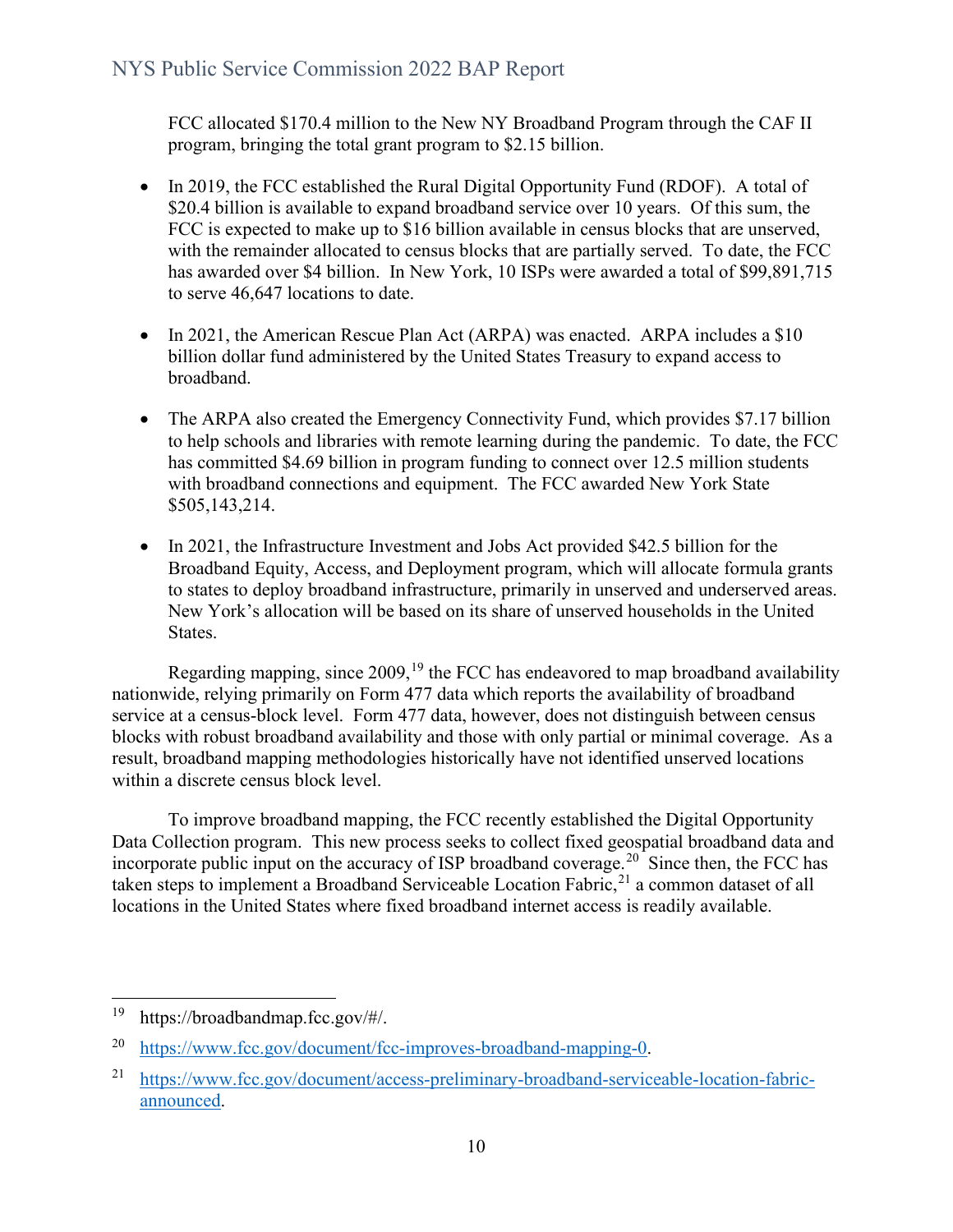## <span id="page-10-0"></span>**Part Two - Overview of the Broadband Assessment Program**

The Department's BAP is a key component in meeting the requirements of the Act. Among other things, the Act requires the Commission to develop a current roster of ISPs that are capable of meeting New York's standard for high-speed broadband service defined as "a minimum throughput or speed of 100 Mbps downstream and 10 Mbps upstream,"<sup>[22](#page-10-2)</sup> and demonstrate through mapping, ISP serviceability areas, along with speeds and prices.<sup>[23](#page-10-3)</sup>

The BAP gathered data from four primary sources, described in detail below. By applying appropriate analysis to this data, the BAP compared, confirmed, and contrasted information from these various sources. The ability to overlay the data aided in corroborating information or, alternatively, leading the BAP to further assess certain discrepancies. Going forward, the Commission and the Department through the BAP will update the Report annually to help ensure universal deployment of high-speed broadband throughout the State, and significant work will be done to refine the data for the Map's next iteration.

#### <span id="page-10-1"></span>Types of Broadband Infrastructure in New York

Infrastructure capable of providing broadband service is available over various wireline and wireless networks. Each has unique characteristics which can impact the capacity, speed, and latency of the service offering. To varying degrees, these networks are capable of providing high-speed broadband service. In New York, wired broadband service is predominantly deployed using hybrid fiber-coaxial cable and all fiber networks. These networks are costly to build, and lower population densities in rural areas makes it more difficult for ISPs to recover their investments. The BAP will endeavor to study what network infrastructure is best capable of delivering high-speed broadband service to the most remote areas of the State through future iterations of the Report.

- **Twisted-pair copper networks** are ubiquitously deployed throughout New York. Originally designed to provide telephone service, these networks are the oldest internet access technology. They are capable of providing dial-up internet access and broadband Digital Subscriber Line (DSL) service. There are various types of DSL service, and available data transmission speeds will vary depending upon the number of copper lines used for the service, the condition of the lines, and the length of the copper lines from the telephone company's central office (or remote switch) to the customer's premises.
- **Coaxial cable networks** were originally used to deliver cable television service over coaxial copper cables. Modern cable networks operate on **hybrid fiber-coaxial networks** that combine the coaxial connection to the customer's premises, with a fiber optic backbone to the cable company's head-end office, and are capable of providing telephone, video, and high-speed broadband services.

<span id="page-10-2"></span><sup>&</sup>lt;sup>22</sup> PSL  $§224-c(1)(d)$ .

<span id="page-10-3"></span><sup>23</sup> Id.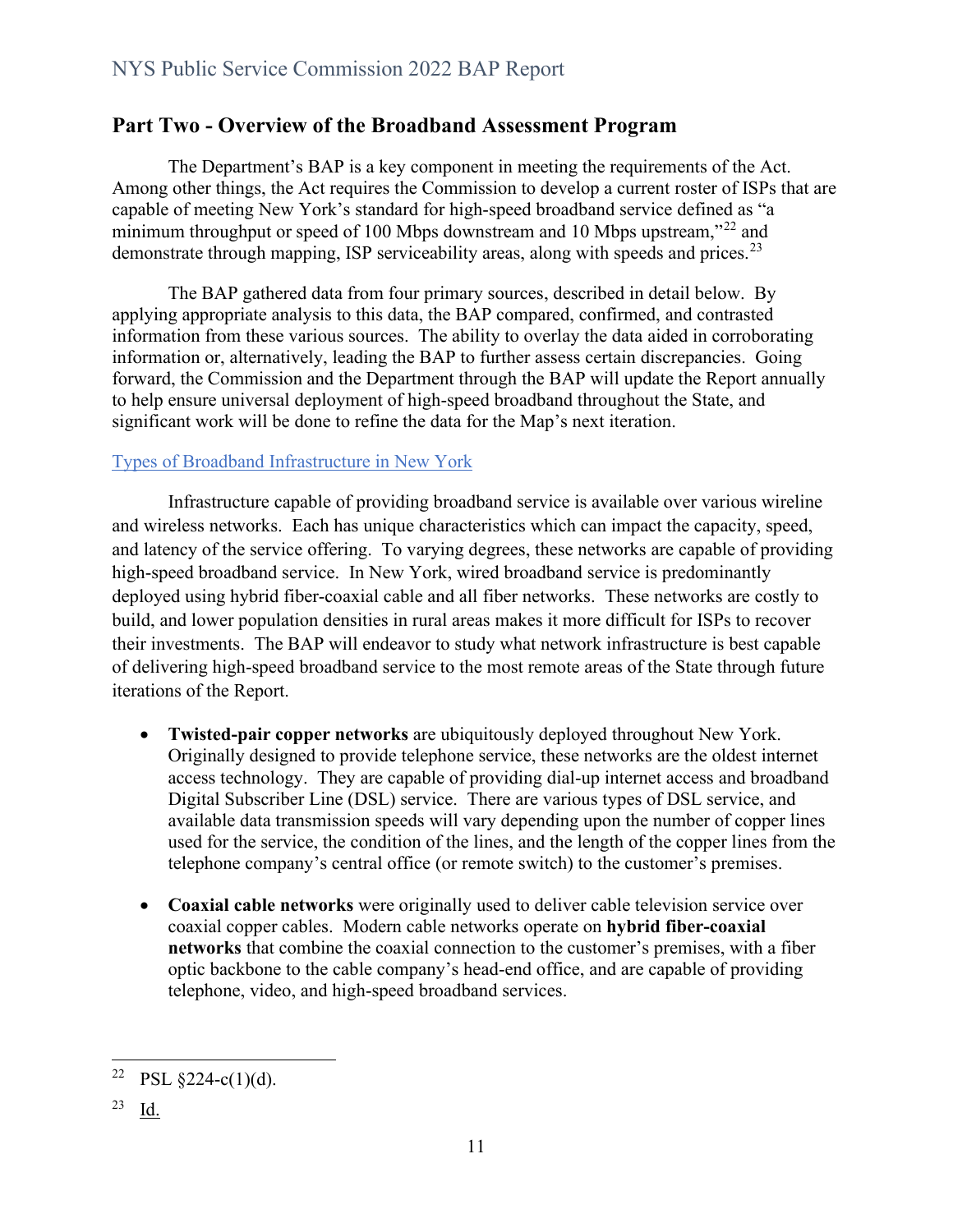- **All-fiber networks** use fiber optic cable for point-to-point connectivity to the customer's premises and are capable of providing voice, video, and high-speed data services. Their maximum data speed is limited by the electronic equipment placed within the network, which is routinely upgraded to provide "next generation" data speeds.
- **Fixed wireless networks** combine fiber optic cable backhaul from the switching office to an antenna array or base station with radiofrequency wireless connectivity to a customer's premises. Fixed wireless networks are more commonly deployed outside urban areas where DSL, coaxial cable, and fiber networks may not be available. Fixed wireless networks commonly provide speeds between 10 and 50 Mbps (averaging around 25 Mbps), and transmission speeds can be impacted by factors such as the weather, line of sight clarity between the base station and customer's antenna, and signal interference from other radio frequency devices.<sup>[24](#page-11-1)</sup>
- **Mobile wireless networks** use licensed radio frequencies to complete phone calls, send text messages, and transmit data from the nearest cell tower to the receiving device, which can be mobile. Cellular signals can be impacted by distance of the receiving device from the tower, building wall thickness, hills, or other obstructions. Clear line of sight is not necessary for cellular service to work but will increase call clarity and data transmission speed. $25$
- **Satellite networks** have generally been available to the mass market in more recent years. Multiple companies have launched satellites delivering a minimum of 25Mpbs throughput. Others are capable of higher speeds. Satellite networks are considered ubiquitously available throughout New York.

#### <span id="page-11-0"></span>Broadband Availability Data Resources

The BAP utilized the following four data sets to complete its mapping and analyses:

- The New York State Street and Address Maintenance (SAM) Program as a location fabric;
- New York ISP-provided data;
- The Fiber Optic and Coaxial Asset Inventory Program; and,
- Stakeholder input.
- 1. The State and Address Maintenance Program

The New York State GIS Program Office's SAM Program maintains a regularly updated statewide street and address point database. Its database is publicly available, was built to

<span id="page-11-1"></span><sup>24</sup> See https://www.bandwidthplace.com/fixed-wireless-internet/.

<span id="page-11-2"></span><sup>&</sup>lt;sup>25</sup> For purposes of the BAP's analysis, and in meeting the requirements of the Act, mobile wireless networks were not a part of the first iteration of the Report and Map.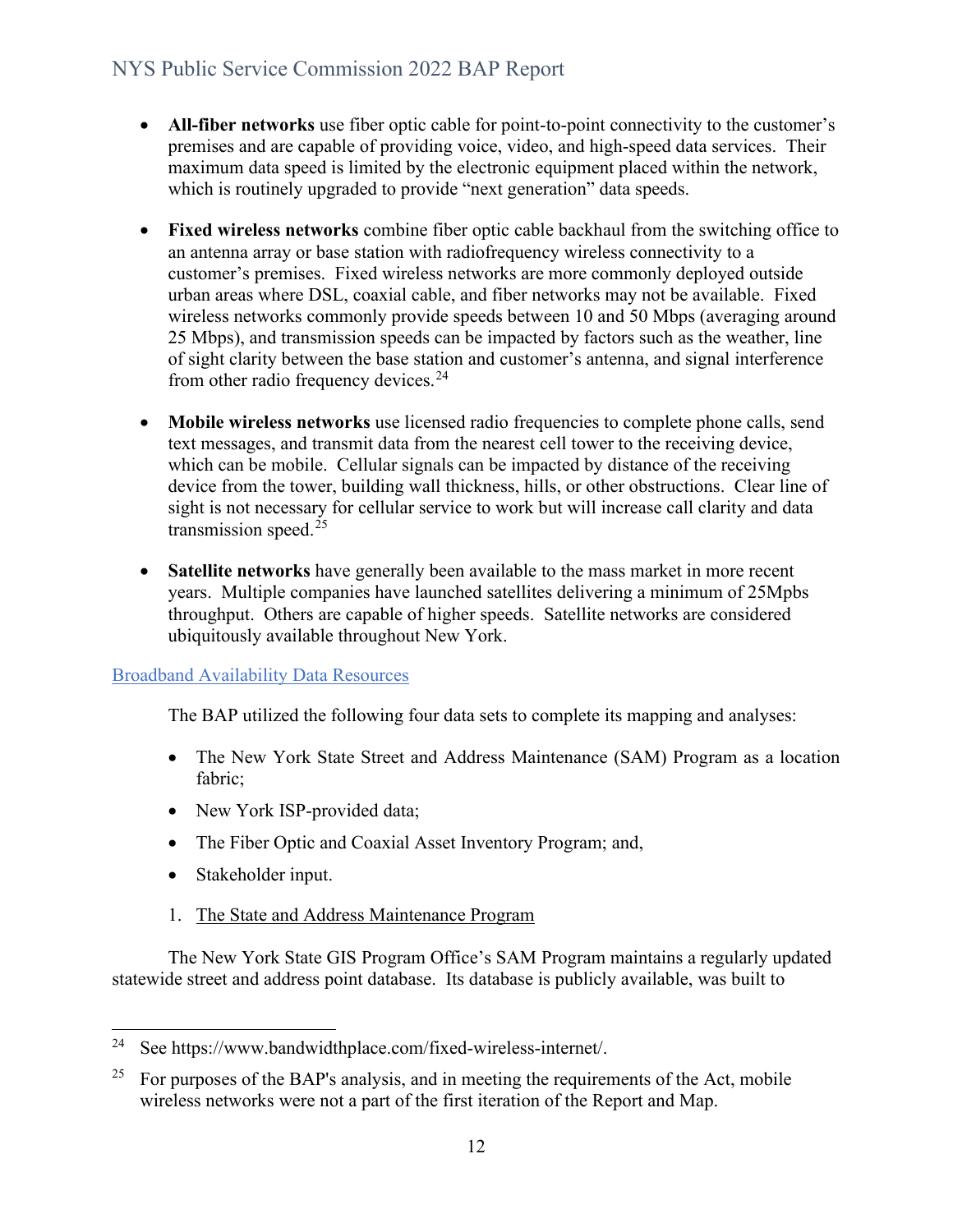support Next Generation 9-1-1 (NG9-1-1) and is compliant with National Emergency Number Association (NENA) address standards.<sup>[26](#page-12-0)</sup>

The BAP utilized the SAM Program address point database to populate address locations on the interactive Map. The SAM Program address points applied to the Map reflect valid, primary addresses throughout New York State. However, the SAM Program database does not delineate address points as residential or commercial, nor does it fully distinguish address points as single-family homes or multi-dwelling units across the State (e.g., the SAM database may classify a single large apartment building as a single address point although it may contain more than one dwelling unit).

A total of 5,277,633 address points were geocoded into the interactive Map. These points include "Primary Points" [27](#page-12-1) which reflect rooftop-level, or individual structures/buildings, or may reflect driveway entrances. The BAP also maintained address points called "Parcel Centroids."[28](#page-12-2) Parcel Centroids are primarily address points placed for vacant but validly addressed parcels. These points represent 230,747 address points in the Map. The BAP found that due to the frequency of new construction, Parcel Centroids may be homes and, therefore, the decision was made to maintain the use of Parcel Centroids in the Report's analysis. The BAP did not include most<sup>[29](#page-12-3)</sup> address points representing parks, cemeteries, boat launches, bridges, and fuel sources. These address points are known as "Miscellaneous Points."<sup>[30](#page-12-4)</sup>

#### 2. Internet Service Provider Data

An ISP is any person, business or organization qualified to do business in the State that provides individuals, corporations, or other entities with the ability to connect to the internet.<sup>[31](#page-12-5)</sup> The BAP attempted to collect serviceability data from every ISP reporting to the FCC pursuant to its Form 477 that have operations in New York. In 2020, 108 ISPs reported to the FCC as having internet operations in New York. Of that, 65 ISPs reported having consumer connections. The BAP received data from 60 ISPs. While each of the identified ISPs are capable of providing high-speed broadband access, they differ greatly in the extent of their coverage. Some may have a service area limited to several census blocks, a single zip code, or a single community, whereas others may provide service to a far greater geographic area. The 60 identified ISPs provided data in one of three formats:

<span id="page-12-4"></span>30 [https://gis.](https://gis/)ny.gov/gisdata/supportfiles/Address-Points-Data-Dictionary.pdf.

<span id="page-12-0"></span><sup>&</sup>lt;sup>26</sup> The NENA address standard is used nationwide for accurate and up-to-date geocoded street centerlines and address points required in NG9-1-1 systems.

<span id="page-12-1"></span><sup>27</sup> https://gis.ny.gov/gisdata/supportfiles/Address-Points-Data-Dictionary.pdf.

<span id="page-12-2"></span><sup>28</sup> Id.

<span id="page-12-3"></span> $29\degree$  To the extent counties did not categorize these types of location as Miscellaneous Points they were not eliminated due to how counties reported them to the GIS Program Office.

<span id="page-12-5"></span> $31$  PSL  $$224-c(1)(g)$ .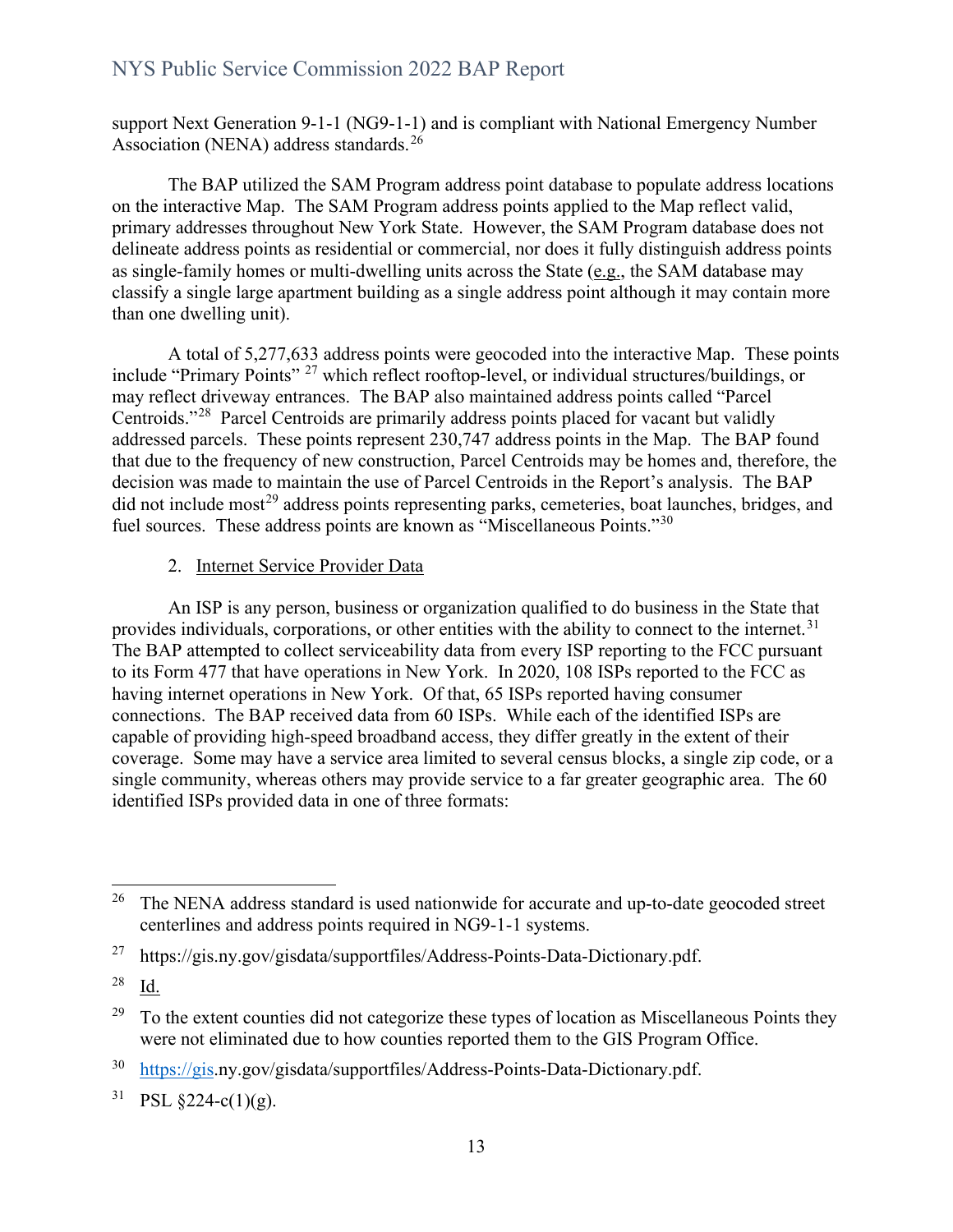- **Polygons,** representing reasonable depictions of serviceable areas, by broadband technologies and speeds;
- **Line data,** representing where network infrastructure is located, along with standard and non-standard<sup>[32](#page-13-0)</sup> installation distances, which were then applied to the line data to create polygons representing reasonable depictions of serviceable areas by broadband technologies and speeds; and,
- **Serviceable and/or customer addresses** with standard and non-standard installation distances, which were then applied to each address to create polygons representing reasonable depictions of serviceable areas by broadband technologies and speeds.

While significant refinement of ISP data took place throughout the course of the BAP's initial work, additional data refinement will be necessary. As explained in Part Four, the Commission and the Department request the help of all stakeholders, including, but not limited to, ISPs operating in New York, county and local governments, and consumers, to aid in this process.

#### 3. The Fiber Optic and Coaxial Asset Inventory Program

The BAP also relied upon the Fiber Optic and Coaxial Asset Inventory Program, which is comprised of data collected through various field inspections of New York's existing broadband infrastructure, namely wireline fiber optic and coaxial cable. As part of this Fiber Optic and Coaxial Asset Inventory Program, the BAP drove over 81,000 miles of roads to identify where high-speed broadband infrastructure exists. To narrow this effort to areas with little or no expected broadband coverage, cities, towns, and villages with denser populations were not included in these initial field inspections. The Fiber Optic and Coaxial Asset Inventory Program data was then used to fact-check the above-referenced ISP-provided data.

Once ISP-provided data was submitted to the BAP, the data retrieved from the Fiber Optic and Coaxial Asset Inventory Program was overlaid on the ISP-provided data. The overlaying of the two data sets provides an opportunity to reach a deeper level of precision and understanding of the scope of infrastructure. In most cases, ISPs were reporting reasonable representations of their serviceability in a particular area based on the field inventory results collected. However, there were several instances that necessitated the ISPs to refine their data due to significant over or understatements of serviceability.

Additionally, there were instances where field inspectors were not able to access certain remote, private roads. Thus, ISP data played a critical role in assessing the location of such infrastructure. There were also some instances where a field inspector was sent out to an area more than once in order to corroborate ISP-provided data. Overall, field inspections aided the

<span id="page-13-0"></span> $32$  The BAP interprets a standard installation to mean one where there is no or a nominal installation charges, and non-standard installation to mean one where the customer is required to pay an additional installation charges due to the distance from the network to the customer's premises (e.g., a long driveway).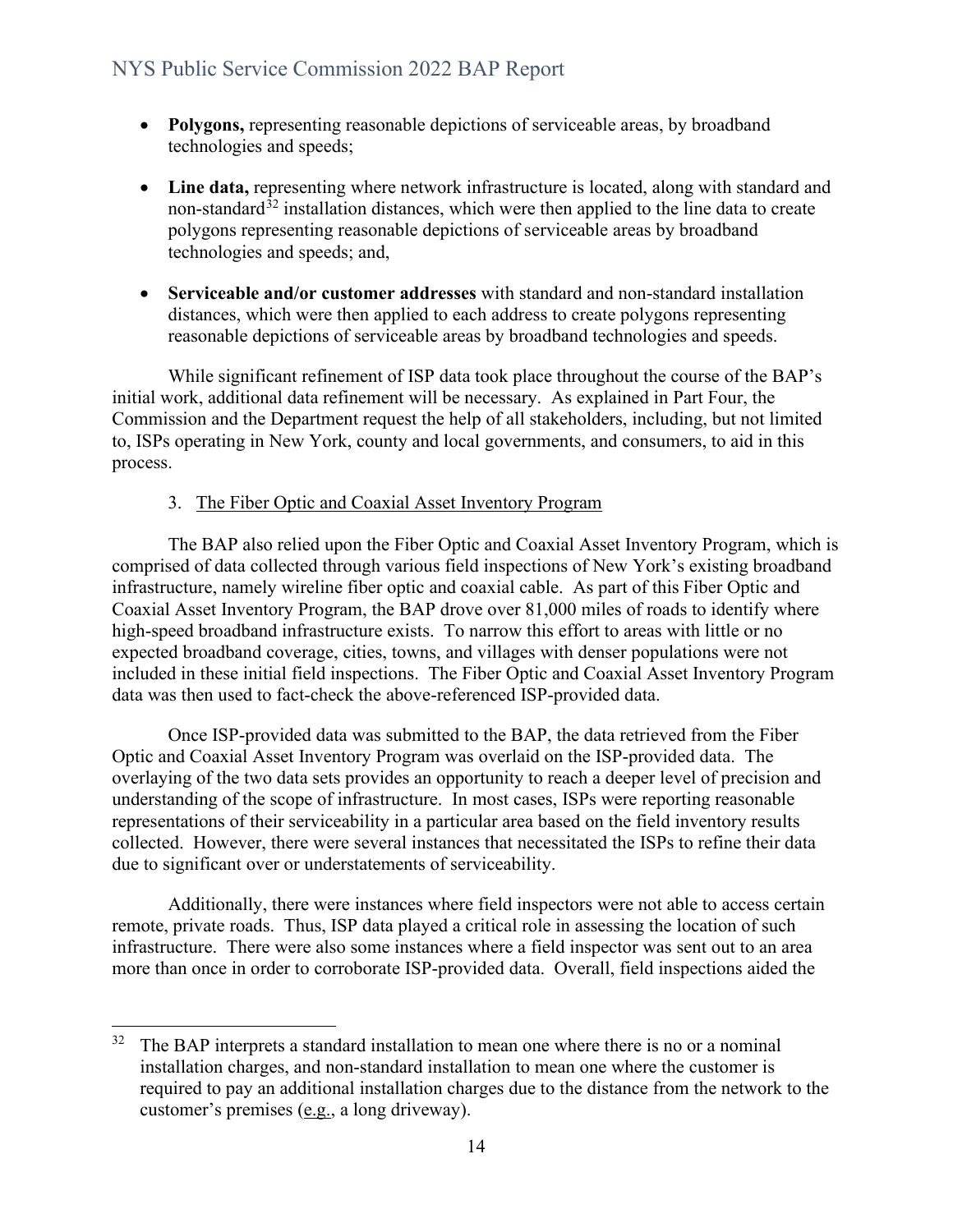BAP in significantly refining the Map's results. As mentioned in Part Four, the BAP expects to use field inspections to further refine the Map, particularly in more rural areas.

#### 4. Consumer Survey, Public Hearings and Filed Comments

The BAP established an interactive process for New Yorkers to provide information related to broadband infrastructure. Stakeholders participated by taking a survey, either online or by calling a toll-free number (1-855-BBMAP) to request a paper copy in the mail. With the help of county and local governments, community-based organizations, and the State's legislators, over 27,000 New Yorkers responded to the survey from every corner of the State.

Among all respondents, 22,606 (83%) completed the survey in its entirety, while 4,417 (16%) of respondents only partially completed the survey. Of respondents who chose to describe their address locations, 17,884 (70%) described their address locations as "Rural," while 5,879 (23%) described their address locations as "Suburban," and 1,648 (6%) as "Metro/Urban."

Survey questions were tailored to residential respondents (90%) or non-residential respondents/businesses (10%), and, among other things, whether respondents had active internet service. A total of 2,852 (10%) survey respondents stated that they did not have active internet access at their respective addresses.

Of additional note, 1,469 respondents commented on the need for more ISP competition in their areas, particularly from respondents in the following counties: Suffolk (129 comments), Schenectady (79 comments), Ontario (78 comments), Orange (77 comments), Ulster (75 comments), and Saratoga (70 comments). 427 survey respondents also commented on excessive infrastructure installation costs in their areas, particularly from respondents in the following counties: Genesee (31 comments), Steuben (28 comments), Sullivan (28 comments), and Wyoming (26 comments).

The BAP also provided an opportunity for respondents to conduct a speed test as a part of the survey. Many factors can lead to speed degradation such as how far away a person is from their router, the age of one's device or computer, how many applications are running at the same time, and how many devices are connected or operating at the time of the speed test. A total of 7,995 respondents took the speed test. The results displayed below indicate that almost half of the speed test participants experienced slower speeds based on respondents' stated subscriptions.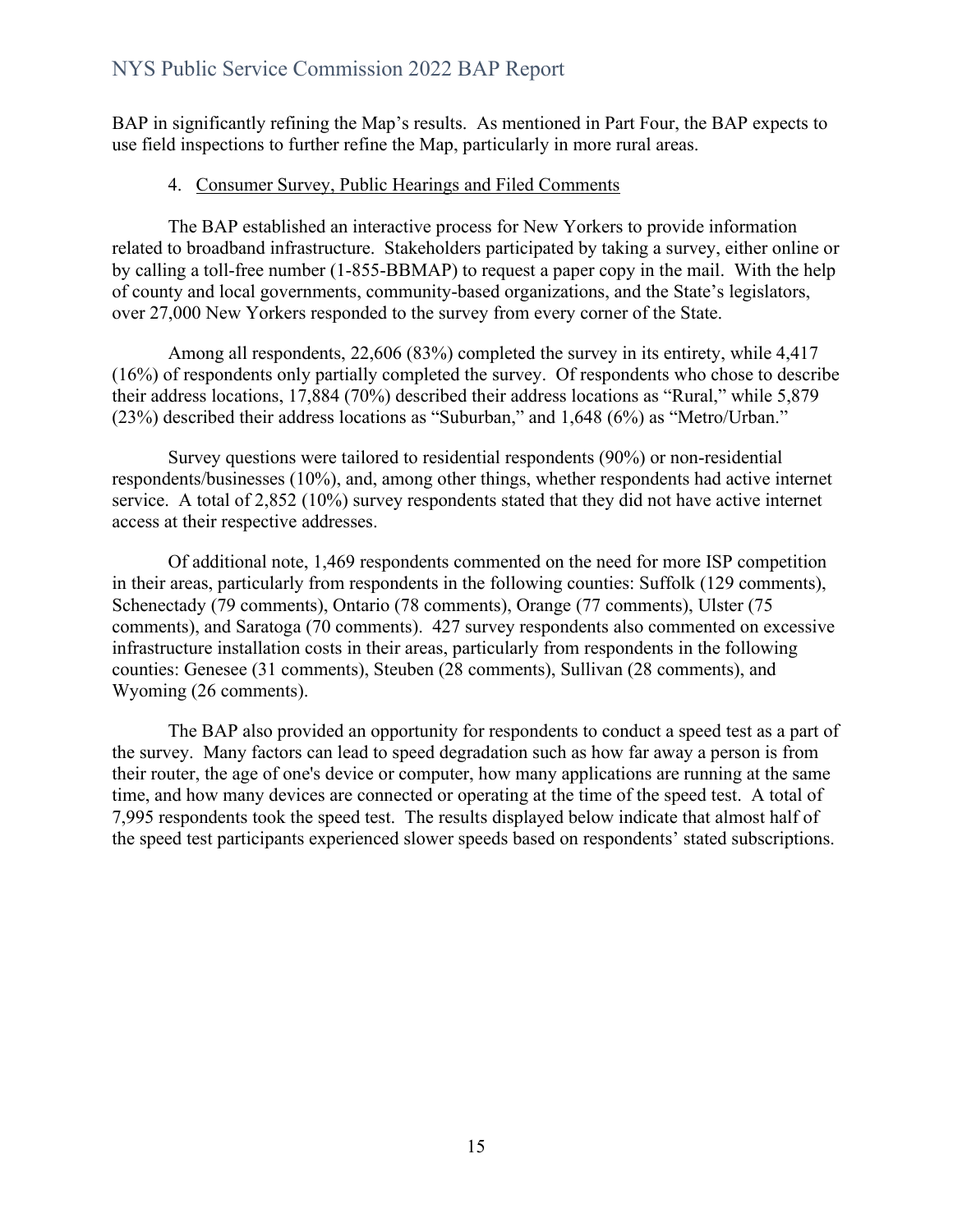| <b>SPEED TEST RESULTS in Mbps</b>                |                    |                   | <b>ST COMPARISON</b> |                                |                          |                                                                           |                                                                                                                         | <b>MONTLY CHARGES FOR SERVICE</b> |                       |                                   |                       |                        |                      |
|--------------------------------------------------|--------------------|-------------------|----------------------|--------------------------------|--------------------------|---------------------------------------------------------------------------|-------------------------------------------------------------------------------------------------------------------------|-----------------------------------|-----------------------|-----------------------------------|-----------------------|------------------------|----------------------|
| <b>RESIDENTIAL</b>                               | <b>Respondents</b> | Slowest           | <b>Average</b>       | Average at 95th<br>Percentile* | Fastest                  | <b>No. Respondents</b><br><b>Receiving Less than</b><br>Plan <sup>*</sup> | Pct. Of Subs<br><b>Receiving Lower Avg.</b><br><b>Download Speed</b><br><b>Compared to</b><br><b>Subscriber Service</b> | G.T. \$100 /<br>month             | month                 | $$76 - 100 / $51 - 75 /$<br>month | $$25 - 50/$<br>month  | $L.T.$ \$25 /<br>month | Don't<br>Know        |
| Paying for 100 Mbps or more                      | 2,004              | 0.30              | 175.31               | 153.91                         | 941.11                   | 1,039                                                                     | 55%                                                                                                                     | 285                               | 715                   | 198                               | 468                   | 13                     | 65                   |
| Paying for 51-99 Mpbs                            | 616                | 1.07              | 79.91                | 72.29                          | 935.37                   | 492                                                                       | 80%                                                                                                                     | 77                                | 215                   | 233                               | 68                    | $\overline{3}$         | 21                   |
| Paying for 25 - 49 Mpbs                          | 422                | 0.81              | 47.36                | 36.76                          | 632.84                   | 305                                                                       | 72%                                                                                                                     | 69                                | 124                   | 229                               | 116                   | 11                     | 15                   |
| Paying for 10 - 24 Mpbs                          | 657                | 0.36              | 36.78                | 24.85                          | 572.24                   | 474                                                                       | 72%                                                                                                                     | 91                                | 21                    | 19                                | $7\overline{ }$       | 25                     | 4                    |
| Paying for less than 10 Mbps                     | 561                | 0.16              | 11.69                | 6.11                           | 316.96                   | 464                                                                       | 83%                                                                                                                     | $\mathbf{0}$                      | $\overline{7}$        | 20                                | $\mathbf{0}$          | $\overline{2}$         | $\overline{2}$       |
| Respondent did not indicate speed                | 3064               | 0.02              | 104.99               | 65.32                          | 651.53                   | N/A                                                                       | M/A                                                                                                                     | 447                               | 996                   | 1049                              | 395                   | $\mathbf{0}$           | 197                  |
|                                                  |                    |                   |                      |                                |                          |                                                                           |                                                                                                                         |                                   |                       |                                   |                       |                        |                      |
|                                                  |                    |                   |                      |                                |                          |                                                                           |                                                                                                                         |                                   |                       |                                   |                       |                        |                      |
|                                                  |                    |                   |                      | Average at 95th                |                          | No. Respondents<br><b>Receiving Less than</b>                             | Pct. Of Subs<br><b>Receiving Lower Avg.</b><br><b>Download Speed</b><br><b>Compared to</b>                              | G.T. \$100 /                      |                       | $$76 - 100 / $51 - 75 /$          | $$25 - 50/$           | $L.T.$ \$25 /          | Don't                |
| <b>COMMERCIAL</b><br>Paying for 100 Mbps or more | Respondents<br>-1  | Slowest<br>255.35 | Average<br>255.35    | Percentile*<br>255.35          | <b>Fastest</b><br>255.35 | Plan <sup>*</sup><br>$\mathbf{1}$                                         | <b>Subscriber Service</b><br>100%                                                                                       | month<br>$\Omega$                 | month<br>$\mathbf{1}$ | month<br>$\mathbf{0}$             | month<br>$\mathbf{0}$ | month<br>$\Omega$      | Know<br>$\mathbf{0}$ |
| Paying for 51-99 Mpbs                            | 38                 | 61.92             | 175.34               | 171.70                         | 480.69                   | $\overline{4}$                                                            | 11%                                                                                                                     | 4                                 | 21                    | 6                                 | $\overline{3}$        | $\Omega$               | $\mathbf{1}$         |
| Paying for 25 - 49 Mpbs                          | 13                 | 9.88              | 61.13                | 58.86                          | 88.39                    | $\mathbf{1}$                                                              | 8%                                                                                                                      | 3                                 | 8                     | $\overline{2}$                    | $\mathbf{0}$          | $\mathbf{0}$           | $\mathbf{0}$         |
| Paying for 10 - 24 Mpbs                          | 20                 | 7.39              | 35.26                | 24.75                          | 234.88                   | $\overline{2}$                                                            | 10%                                                                                                                     | 8                                 | 5                     | 5                                 | $\overline{2}$        | $\mathbf{0}$           | $\mathbf{0}$         |
| Paying for less than 10 Mbps                     | 561                | 0.36              | 6.32                 | 4.63                           | 31.71                    | 464                                                                       | 83%                                                                                                                     | $\mathbf{0}$                      | $\overline{7}$        | 20                                | $\mathbf{0}$          | $\overline{2}$         | $\overline{2}$       |

*\* 95th percentile of count from lowest speed - excluding fastest 5%*

*Download speeds were sorted from slowest to fastest. Excluded from the 95th percentile average were the fastest 5% of the speeds recorded by the Ookla Speed Test Application*

*\*\* Percentage and count of subscribers receiving L.T. speed as indicated in "Category" column*

*This represents those percentages of respondents who did not measure a Speed Test in excess of the MAXIMUM tier speed, where the percentage was 1% to 94%. The maximum tier speeds utilized were 100 Mbps, 49.9 Mbps, 24.0 Mbps and 9.9 Mbps*

The BAP plans on maintaining the consumer survey (adjusting it where necessary) and speed test functionality as a vehicle to continue obtaining consumer input throughout New York State and to corroborate the information in the Map. Both can be found on the interactive Map by clicking the "Consumer Survey" button on any page of the Map.

The Commission also conducted eight virtual public hearings.<sup>33</sup> In total, 38 stakeholders provided comments at the public hearings. The BAP also received 86 written comments in the Document and Matter Management system<sup>[34](#page-15-1)</sup> under Matter #21-02182. A diverse array of stakeholders provided input, including state and local representatives, large and small ISPs,

<span id="page-15-0"></span><sup>&</sup>lt;sup>33</sup> The Act only requires two public hearings.

<span id="page-15-1"></span><sup>34</sup> [Document and Matter Management system](https://www3.dps.ny.gov/W/PSCWeb.nsf/All/FCFC9542CC5BE76085257FE300543D5E?OpenDocument)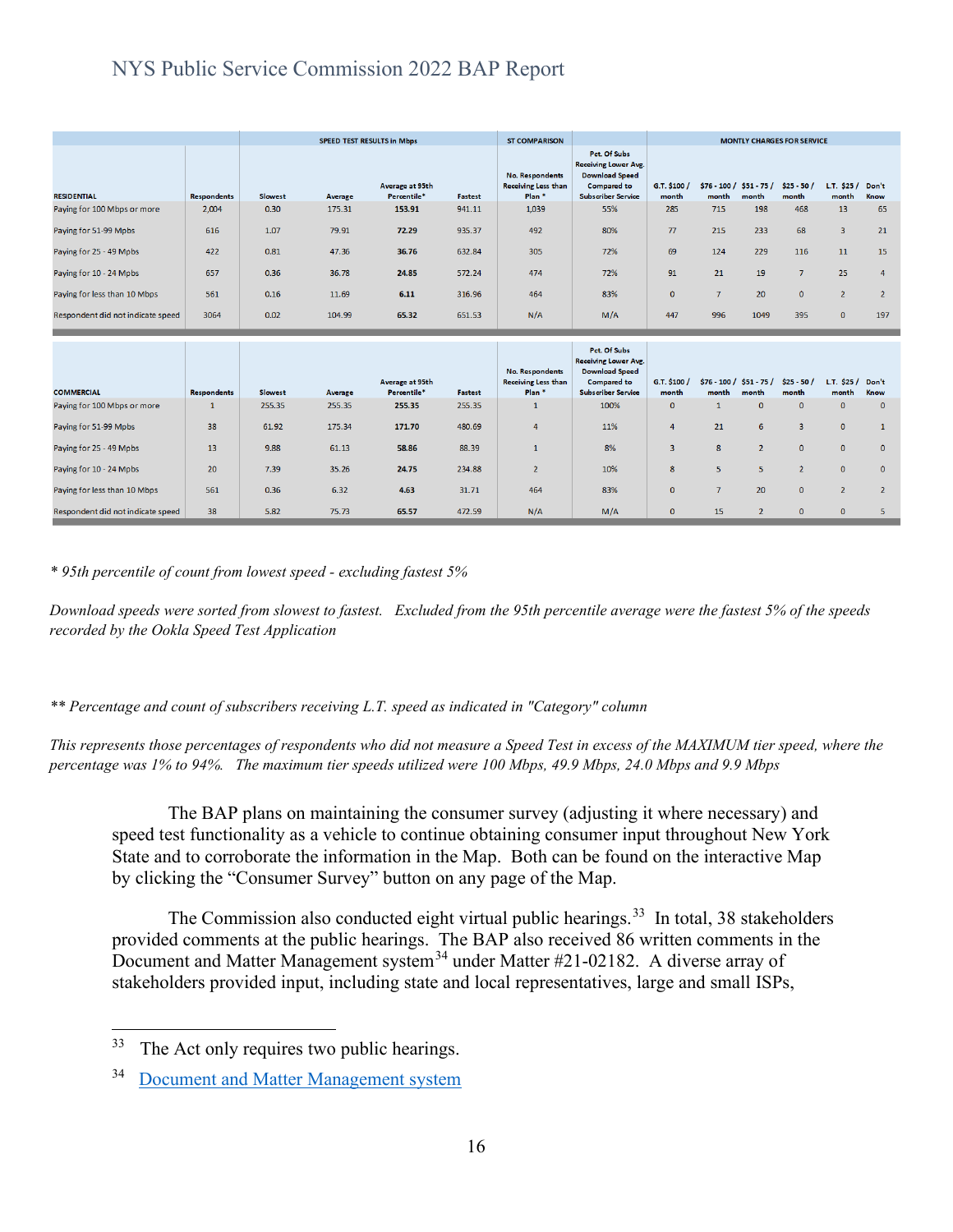business and economic development organizations, community and public interest groups, and individuals from across the State. The comments addressed the following:

- High-speed broadband is as critical as electric, gas, and water service for participation in modern society.
- Unaffordable, unreliable, or inadequate (i.e., download speeds under 100 Mbps) broadband service is as much an issue as the lack of broadband service.
- While some commenters encourage a technology-neutral approach to broadband expansion, with no preference for wired, wireless, or satellite internet, many commenters strongly preferred fiber-optic internet.
- Many individuals noted that they are in a census block considered served, but could not readily receive internet, even at inadequate speeds or an unaffordable price.
- Commenters called for the Commission to produce an accurate map and make this map available to all.

#### <span id="page-16-0"></span>Applying the Act and Mapping Broadband

This section describes how the BAP studied the availability of broadband service, determined the status of each address location, and created an interactive map to illustrate the "served," "underserved," and "unserved" locations in the State.

The BAP applied the Act's definition of "location" to study the availability of broadband service in the most granular and practical manner to assist policy makers and the public. The Act defines "location" as "a geographic area smaller than a census tract."<sup>35</sup> This definition is broad, meaning the study could have been conducted at various subdivisions of a census tract. The BAP determined that the address-level information in the SAM Program database would provide the most granular results. Therefore, for the purposes of the Report and Map a **location is an address point in the SAM Program database**.

The Act defines a location as "served" if it is a "location with at least two [ISPs] and at least one such [ISP] offers high-speed internet service."<sup>36</sup> For purposes of the Report, the BAP assumed that satellite internet service is universally available throughout New York. The BAP therefore determined that all locations were considered to have at least one ISP to fulfill the number of ISPs required under the Act's definition of served. However, due to the difficulty of determining the speed of satellite service at any given location, the BAP did not consider the speed of satellite service for purposes of categorizing a location as served, underserved, or unserved. Additionally, the BAP concluded that the Act emphasized wired or fixed-wireless internet service, as discussed in more detail below.<sup>[37](#page-16-3)</sup> Based on the foregoing, the BAP

<span id="page-16-1"></span><sup>35</sup> PSL  $§224-c(1)(f)$ .

<span id="page-16-2"></span> $36$  Id., §224-c(1)(a).

<span id="page-16-3"></span> $37$  See, e.g., PSL  $\S224-c(1)(c)$ .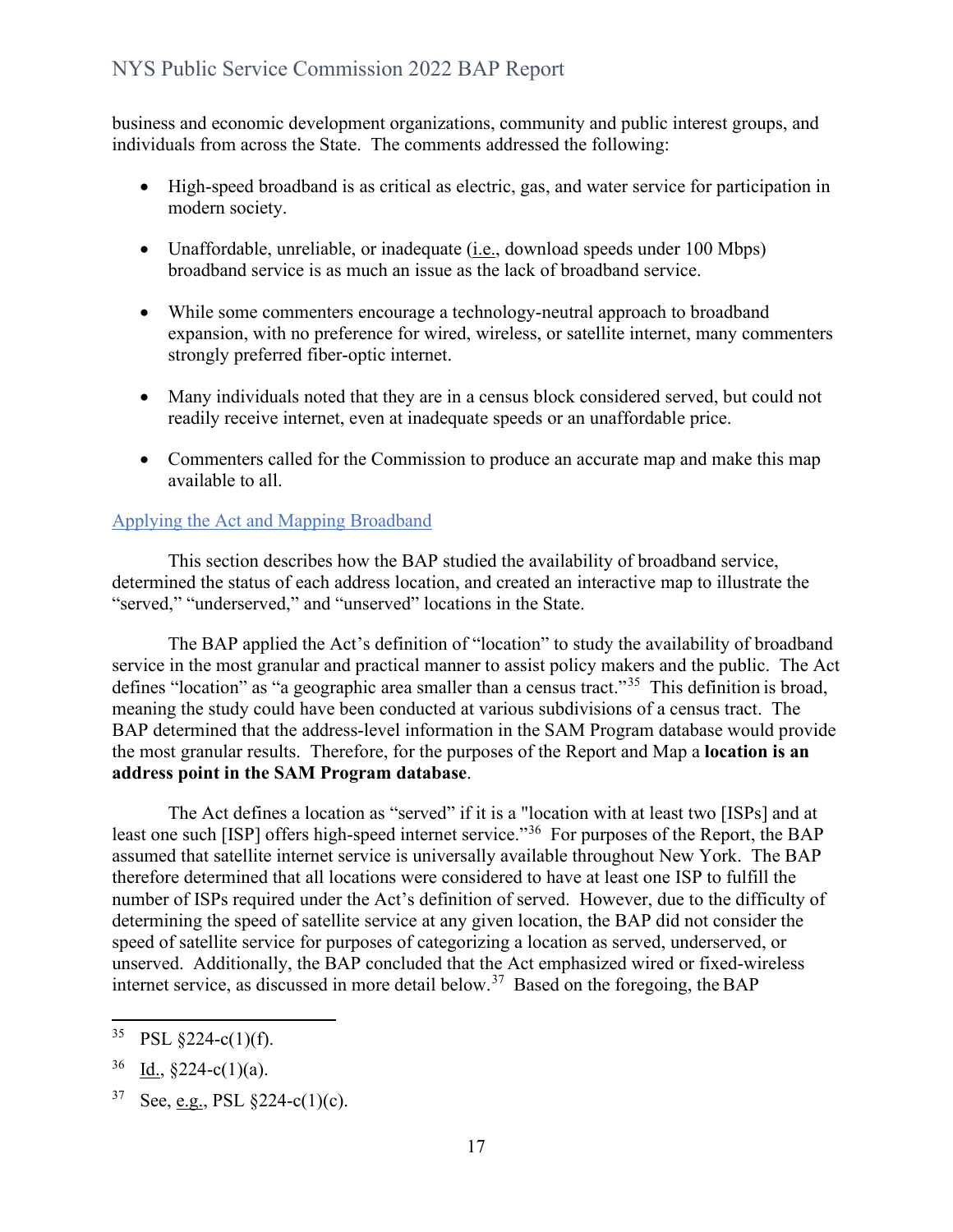#### determined that **a served location is an address point with at least one wired or fixedwireless high-speed ISP** for the purposes of the Report.

The Act defines a location as "underserved" if it is a "location which has fewer than two internet service providers, or has internet speeds of at least 25 [Mbps] download but less than 100 Mbps download available."[38](#page-17-0) The Act also defines a location as "unserved" if it is a "location which has no fixed wireless service or wired service with speeds of less than 25 Mbps download available."<sup>39</sup> The BAP's assumptions that satellite internet service is ubiquitous and the Act's focus on wired or fixed-wireless internet availability apply equally to these respective definitions. When read together, they could yield conflicting results. More specifically, locations in the State with only satellite service available could satisfy the definitions of both underserved and unserved, since the definition of underserved includes locations with only one ISP, while the definition of unserved includes locations with no fixed wireless or wired service (with speeds of less than 25 Mbps download available). Accordingly, the BAP determined that an **underserved location is an address point with at least one wired or fixed-wireless ISP offering download speeds of at least 25 Mbps but less than 100 Mbps**, and an **unserved location is one with no wired or fixed-wireless providers offering speeds of at least 25 Mbps download available**.

Turning to the Map, the BAP used ISP-provided data to create polygons depicting reasonable representations of each providers' serviceable areas by technology type(s) and speed(s). The BAP reviewed these polygons against other data, namely the Fiber Optic and Coaxial Asset Inventory Program and stakeholder input.<sup>[40](#page-17-2)</sup> The BAP then met with the vast majority of ISPs operating in New York to confirm that the polygons were reasonable representations of their respective serviceability areas.

The mapping program then compared each address point in the SAM Program database to the providers' polygons to generate a list of ISPs by technology type(s) and speed(s) available at each address location. This list was ultimately used to determine if the address location should be categorized as served, underserved, or unserved.

The refined data was then used to create the interactive Map. The interactive Map<sup>[41](#page-17-3)</sup> allows users to explore the State's broadband availability. Users are able to search an address and see what ISPs are available, what type of technology providers are using, what potential speeds are being offered, and explore the links to the ISPs' websites to see current offers and pricing. Users are also able to search at the county, city/town/village, and school district-levels

<span id="page-17-0"></span> $38$  Id.,  $\S224-c(1)(b)$ .

<span id="page-17-1"></span> $39$  Id.,  $\S 224-c(1)(c)$ .

<span id="page-17-2"></span><sup>&</sup>lt;sup>40</sup> Other information included previous Department analysis and audits, including the Charter 145,000 Broadband Expansion Plan, see f.n. 9, supra.

<span id="page-17-3"></span><sup>&</sup>lt;sup>41</sup> The Department engaged VHB, a civil engineering consulting and design firm to assist in creating the interactive Map.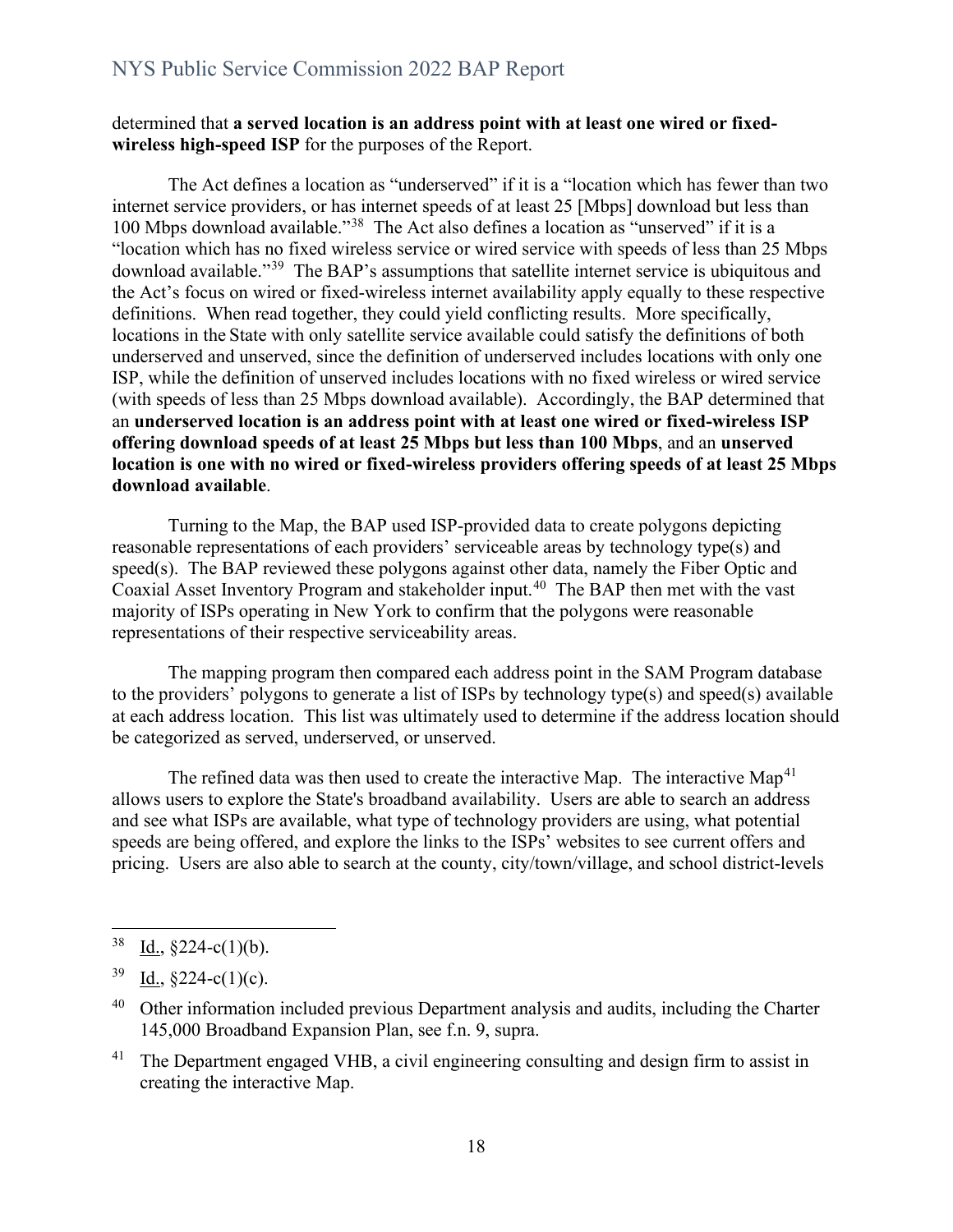to obtain the percentages of served, underserved, or unserved at each discrete level. The Map can be found at [https://mapmybroadband.dps.ny.gov](https://gcc02.safelinks.protection.outlook.com/?url=https%3A%2F%2Fmapmybroadband.dps.ny.gov%2F&data=05%7C01%7CDebra.LaBelle%40dps.ny.gov%7Caf933ad35f0c43d5439508da49462058%7Cf46cb8ea79004d108ceb80e8c1c81ee7%7C0%7C0%7C637902862778384098%7CUnknown%7CTWFpbGZsb3d8eyJWIjoiMC4wLjAwMDAiLCJQIjoiV2luMzIiLCJBTiI6Ik1haWwiLCJXVCI6Mn0%3D%7C3000%7C%7C%7C&sdata=Bc3Kto0ygs3abRJSGrImJx9jWkJndGJRAWl6Nf%2Be1%2BA%3D&reserved=0) .

## <span id="page-18-0"></span>**Part 3 - BAP Study Findings**

#### <span id="page-18-1"></span>Served, Underserved and Unserved

Based on the foregoing analyses, the BAP determined that 97.4%, 0.1%, and 2.5% of locations in the State are served, underserved, and unserved, respectively. While the BAP found that 97.4% of New York State's primary address points are served by high-speed broadband service, it more importantly reveals where the gaps in high-speed broadband service exist. For example, only 70.2% and 73% of address points in Hamilton and Lewis counties, respectively, are considered served. The table below shows the percent served, underserved, and unserved in each of New York's 62 counties.

| County       | <b>Served Address</b><br>Points | $\frac{0}{0}$ | Underserved<br><b>Address Points</b> | $\frac{0}{0}$ | Unserved<br><b>Address Points</b> | $\frac{0}{0}$ |
|--------------|---------------------------------|---------------|--------------------------------------|---------------|-----------------------------------|---------------|
| Albany       | 114,676                         | 98.051%       | 8                                    | 0.007%        | 2,271                             | 1.942%        |
| Allegany     | 23,960                          | 94.390%       | 45                                   | 0.177%        | 1,379                             | 5.433%        |
| <b>Bronx</b> | 105,235                         | 99.885%       | $\boldsymbol{0}$                     | $0.000\%$     | 121                               | 0.115%        |
| Broome       | 83,888                          | 95.164%       | 5                                    | 0.006%        | 4,258                             | 4.830%        |
| Cattaraugus  | 30,303                          | 74.533%       | 1,639                                | 4.031%        | 8,715                             | 21.435%       |
| Cayuga       | 38,911                          | 95.478%       | 11                                   | 0.027%        | 1,832                             | 4.495%        |
| Chautauqua   | 58,578                          | 94.455%       | 1,200                                | 1.935%        | 2,239                             | 3.610%        |
| Chemung      | 38,158                          | 97.828%       | 13                                   | 0.033%        | 834                               | 2.138%        |
| Chenango     | 22,971                          | 87.243%       | 152                                  | 0.577%        | 3,207                             | 12.180%       |
| Clinton      | 35,514                          | 96.871%       | 64                                   | 0.175%        | 1,083                             | 2.954%        |
| Columbia     | 29,577                          | 95.852%       | 230                                  | 0.745%        | 1,050                             | 3.403%        |
| Cortland     | 18,111                          | 96.166%       | 13                                   | 0.069%        | 709                               | 3.765%        |
| Delaware     | 27,634                          | 95.378%       | 19                                   | 0.066%        | 1,320                             | 4.556%        |
| Dutchess     | 106,386                         | 96.049%       | 62                                   | 0.056%        | 4,314                             | 3.895%        |
| Erie         | 350,172                         | 98.916%       | 561                                  | 0.158%        | 3,277                             | 0.926%        |
| Essex        | 22,507                          | 85.419%       | 25                                   | 0.095%        | 3,817                             | 14.486%       |
| Franklin     | 21,518                          | 89.438%       | $\overline{3}$                       | 0.012%        | 2,538                             | 10.549%       |
| Fulton       | 23,185                          | 93.507%       | 73                                   | 0.294%        | 1,537                             | 6.199%        |
| Genesee      | 22,247                          | 94.604%       | 32                                   | 0.136%        | 1,237                             | 5.260%        |
| Greene       | 26,901                          | 90.457%       | $\mathbf{1}$                         | 0.003%        | 2,837                             | 9.540%        |
| Hamilton     | 5,617                           | 70.204%       | 111                                  | 1.387%        | 2,273                             | 28.409%       |
| Herkimer     | 29,537                          | 92.840%       | 49                                   | 0.154%        | 2,229                             | 7.006%        |
| Jefferson    | 50,762                          | 95.451%       | 11                                   | 0.021%        | 2,408                             | 4.528%        |
| Kings        | 308,356                         | 99.964%       | $\mathbf{0}$                         | $0.000\%$     | 112                               | 0.036%        |
| Lewis        | 12,618                          | 73.017%       | 74                                   | 0.428%        | 4,589                             | 26.555%       |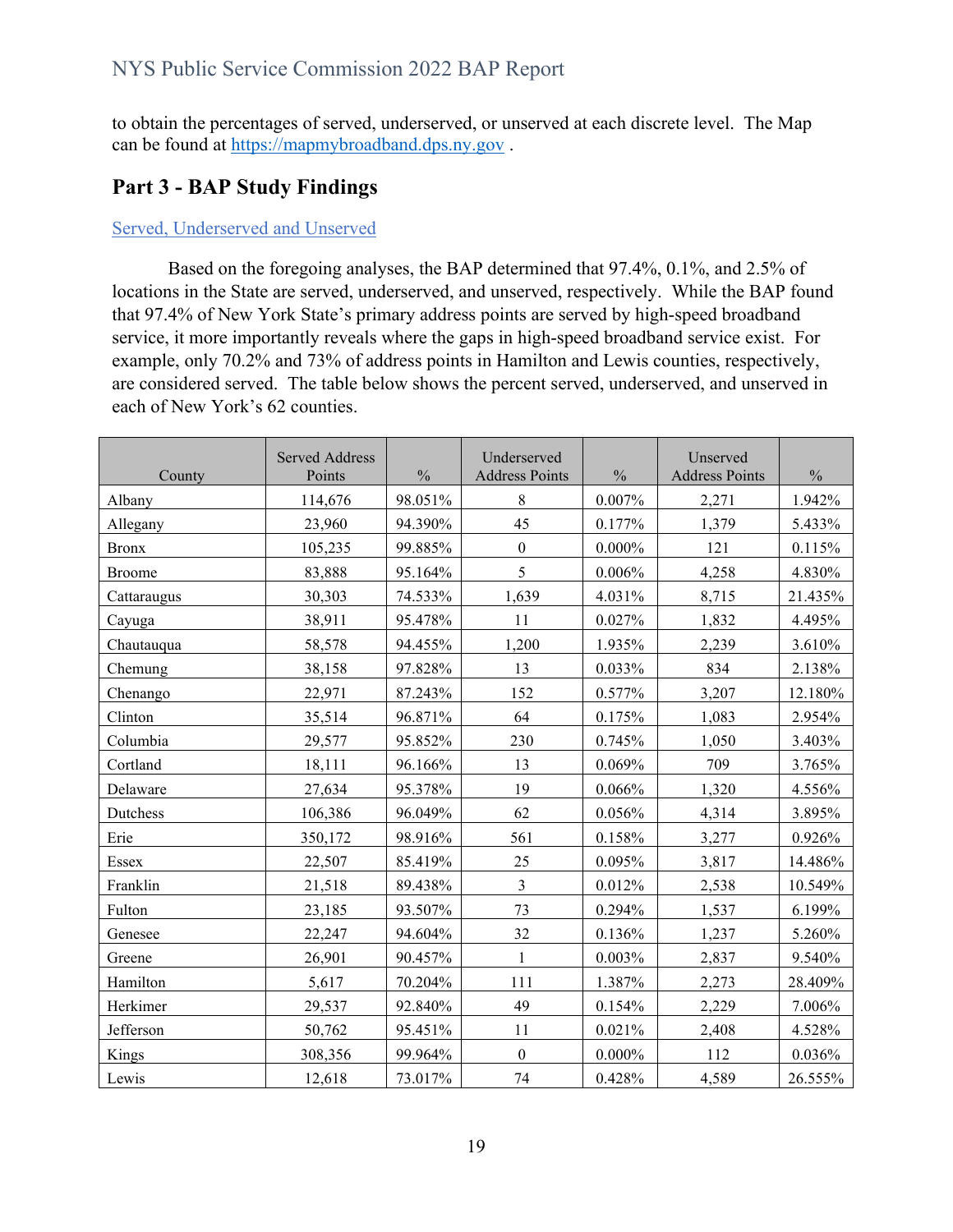| County      | <b>Served Address</b><br>Points | $\frac{0}{0}$ | Underserved<br><b>Address Points</b> | $\frac{0}{0}$ | Unserved<br><b>Address Points</b> | $\frac{0}{0}$ |
|-------------|---------------------------------|---------------|--------------------------------------|---------------|-----------------------------------|---------------|
| Livingston  | 23,538                          | 89.159%       | 186                                  | 0.705%        | 2,676                             | 10.136%       |
| Madison     | 29,439                          | 94.133%       | 40                                   | 0.128%        | 1,795                             | 5.740%        |
| Monroe      | 299,935                         | 99.124%       | 52                                   | 0.017%        | 2,600                             | 0.859%        |
| Montgomery  | 18,932                          | 92.297%       | 93                                   | 0.453%        | 1,487                             | 7.249%        |
| Nassau      | 418,846                         | 99.879%       | $\boldsymbol{0}$                     | $0.000\%$     | 506                               | 0.121%        |
| New York    | 61,916                          | 99.197%       | $\boldsymbol{0}$                     | $0.000\%$     | 501                               | 0.803%        |
| Niagara     | 93,063                          | 98.722%       | $\boldsymbol{0}$                     | $0.000\%$     | 1,205                             | 1.278%        |
| Oneida      | 84,497                          | 95.493%       | 97                                   | 0.110%        | 3,891                             | 4.397%        |
| Onondaga    | 184,572                         | 98.868%       | $\overline{2}$                       | 0.001%        | 2,111                             | 1.131%        |
| Ontario     | 46,400                          | 95.031%       | 123                                  | 0.252%        | 2,303                             | 4.717%        |
| Orange      | 129,144                         | 96.571%       | 670                                  | 0.501%        | 3,915                             | 2.928%        |
| Orleans     | 17,305                          | 94.640%       | $\boldsymbol{0}$                     | $0.000\%$     | 980                               | 5.360%        |
| Oswego      | 52,395                          | 97.067%       | 18                                   | 0.033%        | 1,565                             | 2.899%        |
| Otsego      | 27,921                          | 85.681%       | 71                                   | 0.218%        | 4,595                             | 14.101%       |
| Putnam      | 40,243                          | 98.729%       | $\boldsymbol{0}$                     | $0.000\%$     | 518                               | 1.271%        |
| Queens      | 360,059                         | 99.943%       | $\boldsymbol{0}$                     | $0.000\%$     | 204                               | 0.057%        |
| Rensselaer  | 63,327                          | 98.905%       | 36                                   | 0.056%        | 665                               | 1.039%        |
| Richmond    | 129,654                         | 99.979%       | $\boldsymbol{0}$                     | $0.000\%$     | 27                                | 0.021%        |
| Rockland    | 93,752                          | 98.350%       | $\boldsymbol{0}$                     | $0.000\%$     | 1,573                             | 1.650%        |
| Saratoga    | 97,173                          | 97.905%       | 3                                    | 0.003%        | 2,076                             | 2.092%        |
| Schenectady | 54,653                          | 99.523%       | $\boldsymbol{0}$                     | $0.000\%$     | 262                               | 0.477%        |
| Schoharie   | 16,749                          | 94.901%       | $\boldsymbol{0}$                     | $0.000\%$     | 900                               | 5.099%        |
| Schuyler    | 9,236                           | 89.722%       | $\overline{\mathbf{3}}$              | 0.029%        | 1,055                             | 10.249%       |
| Seneca      | 13,941                          | 95.297%       | $\boldsymbol{0}$                     | $0.000\%$     | 688                               | 4.703%        |
| St Lawrence | 48,546                          | 92.351%       | $\boldsymbol{0}$                     | $0.000\%$     | 4,021                             | 7.649%        |
| Steuben     | 47,644                          | 90.061%       | 21                                   | 0.040%        | 5,237                             | 9.899%        |
| Suffolk     | 526,909                         | 98.952%       | $\boldsymbol{0}$                     | $0.000\%$     | 5,579                             | 1.048%        |
| Sullivan    | 49,613                          | 95.564%       | 22                                   | 0.042%        | 2,281                             | 4.394%        |
| Tioga       | 19,596                          | 93.062%       | 14                                   | 0.066%        | 1,447                             | 6.872%        |
| Tompkins    | 33,419                          | 95.795%       | 24                                   | 0.069%        | 1,443                             | 4.136%        |
| Ulster      | 84,137                          | 96.936%       | $\mathfrak{Z}$                       | 0.003%        | 2,656                             | 3.060%        |
| Warren      | 36,294                          | 95.553%       | 19                                   | 0.050%        | 1,670                             | 4.397%        |
| Washington  | 27,003                          | 93.933%       | $\mathfrak{Z}$                       | 0.010%        | 1,741                             | 6.056%        |
| Wayne       | 36,171                          | 93.323%       | $\sqrt{2}$                           | 0.005%        | 2,586                             | 6.672%        |
| Westchester | 229,392                         | 99.339%       | $\boldsymbol{0}$                     | $0.000\%$     | 1,527                             | 0.661%        |
| Wyoming     | 14,604                          | 86.872%       | 69                                   | 0.410%        | 2,138                             | 12.718%       |
| Yates       | 11,651                          | 85.087%       | $37\,$                               | 0.270%        | 2,005                             | 14.643%       |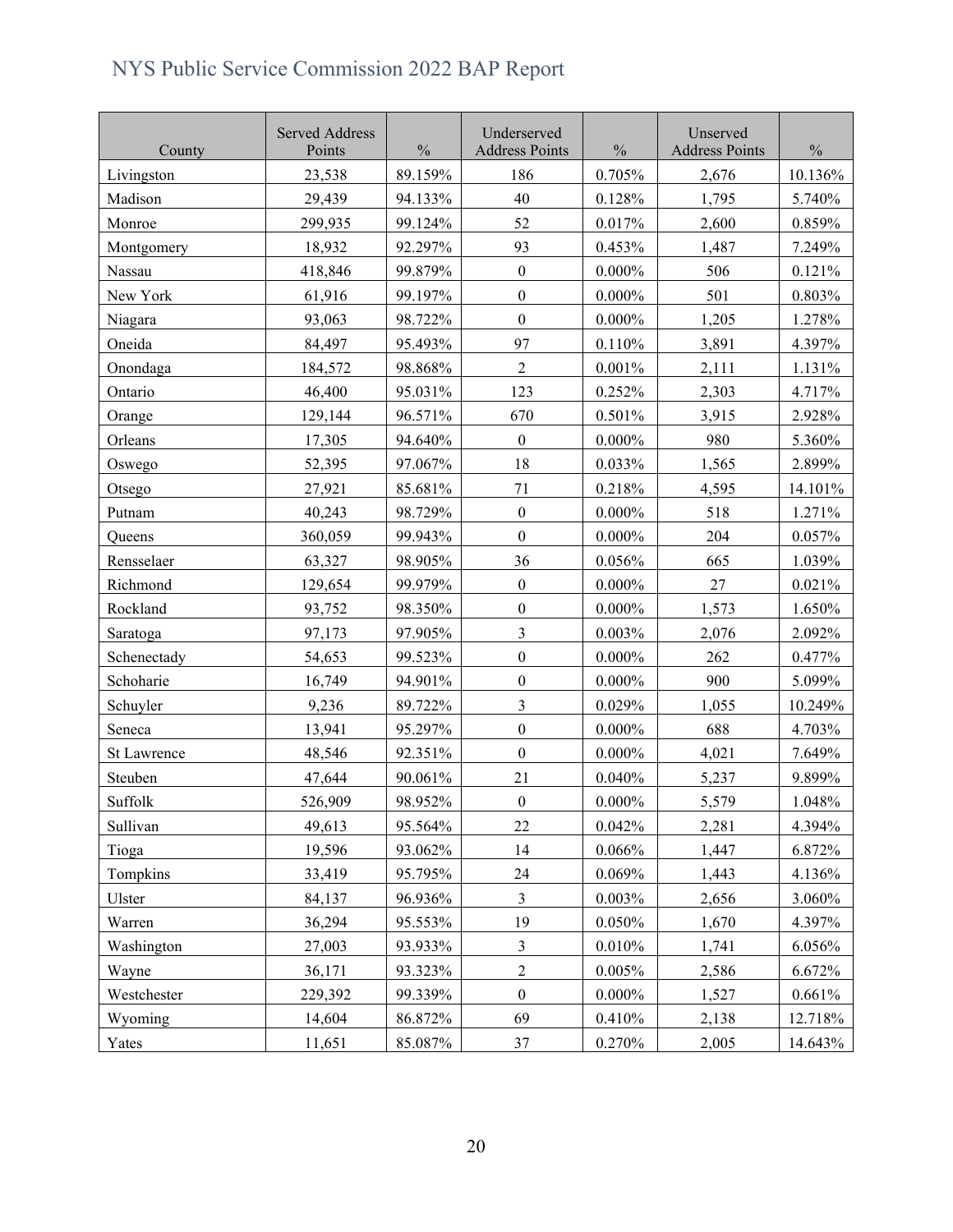#### <span id="page-20-0"></span>Census Blocks Served by a Sole Provider

It was not possible at this time to determine what census blocks are served by a sole provider, but an analysis was performed to determine, on a county level basis, the number of address points served by a sole provider. The following chart provides, by county, the total number of address points, the number of address points served, the number of address points served by one high-speed wired or fixed wireless provider, and the number of address points served by more than one high-speed wired or fixed wireless provider. Statewide, approximately 55% of address points are served by only one wired or fixed wireless high-speed provider while approximately 42% of address points are served by more than one provider.

|                    |                      |                                       |               | <b>Served Address</b>                   |               | <b>Served</b>                         |               |
|--------------------|----------------------|---------------------------------------|---------------|-----------------------------------------|---------------|---------------------------------------|---------------|
|                    | <b>Total Address</b> | <b>Total Served</b><br><b>Address</b> |               | <b>Points - More</b><br><b>Than One</b> |               | <b>Address</b><br><b>Points - One</b> |               |
| <b>County Name</b> | <b>Points</b>        | <b>Points</b>                         | $\frac{0}{0}$ | Provider                                | $\frac{0}{0}$ | Provider                              | $\frac{0}{0}$ |
| Albany             | 116,955              | 114,676                               | 98.05%        | 92,909                                  | 79.44%        | 21,767                                | 18.61%        |
| Allegany           | 25,384               | 23,960                                | 94.39%        | 11,323                                  | 44.61%        | 12,637                                | 49.78%        |
| <b>Bronx</b>       | 105,356              | 105,235                               | 99.89%        | 101,479                                 | 96.32%        | 3,756                                 | 3.57%         |
| <b>Broome</b>      | 88,151               | 83,888                                | 95.16%        | 18,748                                  | 21.27%        | 65,140                                | 73.90%        |
| Cattaraugus        | 40,657               | 30,303                                | 74.53%        | 8,210                                   | 20.19%        | 22,093                                | 54.34%        |
| Cayuga             | 40,754               | 38,911                                | 95.48%        | 20,672                                  | 50.72%        | 18,239                                | 44.75%        |
| Chautauqua         | 62,017               | 58,578                                | 94.45%        | 33,632                                  | 54.23%        | 24,946                                | 40.22%        |
| Chemung            | 39,005               | 38,158                                | 97.83%        | 8,532                                   | 21.87%        | 29,626                                | 75.95%        |
| Chenango           | 26,330               | 22,971                                | 87.24%        | 1,818                                   | 6.90%         | 21,153                                | 80.34%        |
| Clinton            | 36,661               | 35,514                                | 96.87%        | 23,791                                  | 64.89%        | 11,723                                | 31.98%        |
| Columbia           | 30,857               | 29,577                                | 95.85%        | 14,034                                  | 45.48%        | 15,543                                | 50.37%        |
| Cortland           | 18,833               | 18,111                                | 96.17%        | 4,848                                   | 25.74%        | 13,263                                | 70.42%        |
| Delaware           | 28,973               | 27,634                                | 95.38%        | 8,604                                   | 29.70%        | 19,030                                | 65.68%        |
| Dutchess           | 110,762              | 106,386                               | 96.05%        | 47,808                                  | 43.16%        | 58,578                                | 52.89%        |
| Erie               | 354,010              | 350,172                               | 98.92%        | 168,563                                 | 47.62%        | 181,609                               | 51.30%        |
| Essex              | 26,349               | 22,507                                | 85.42%        | 5,969                                   | 22.65%        | 16,538                                | 62.77%        |
| Franklin           | 24,059               | 21,518                                | 89.44%        | 6,102                                   | 25.36%        | 15,416                                | 64.08%        |
| Fulton             | 24,795               | 23,185                                | 93.51%        | 444                                     | 1.79%         | 22,741                                | 91.72%        |
| Genesee            | 23,516               | 22,247                                | 94.60%        | 6,968                                   | 29.63%        | 15,279                                | 64.97%        |
| Greene             | 29,739               | 26,901                                | 90.46%        | 6,579                                   | 22.12%        | 20,322                                | 68.33%        |
| Hamilton           | 8,001                | 5,617                                 | 70.20%        | 1,604                                   | 20.05%        | 4,013                                 | 50.16%        |
| Herkimer           | 31,815               | 29,537                                | 92.84%        | 4,324                                   | 13.59%        | 25,213                                | 79.25%        |
| Jefferson          | 53,181               | 50,762                                | 95.45%        | 16,187                                  | 30.44%        | 34,575                                | 65.01%        |
| Kings              | 308,468              | 308,356                               | 99.96%        | 301,945                                 | 97.89%        | 6,411                                 | 2.08%         |
| Lewis              | 17,281               | 12,618                                | 73.02%        | 418                                     | 2.42%         | 12,200                                | 70.60%        |
| Livingston         | 26,400               | 23,538                                | 89.16%        | 3,072                                   | 11.64%        | 20,466                                | 77.52%        |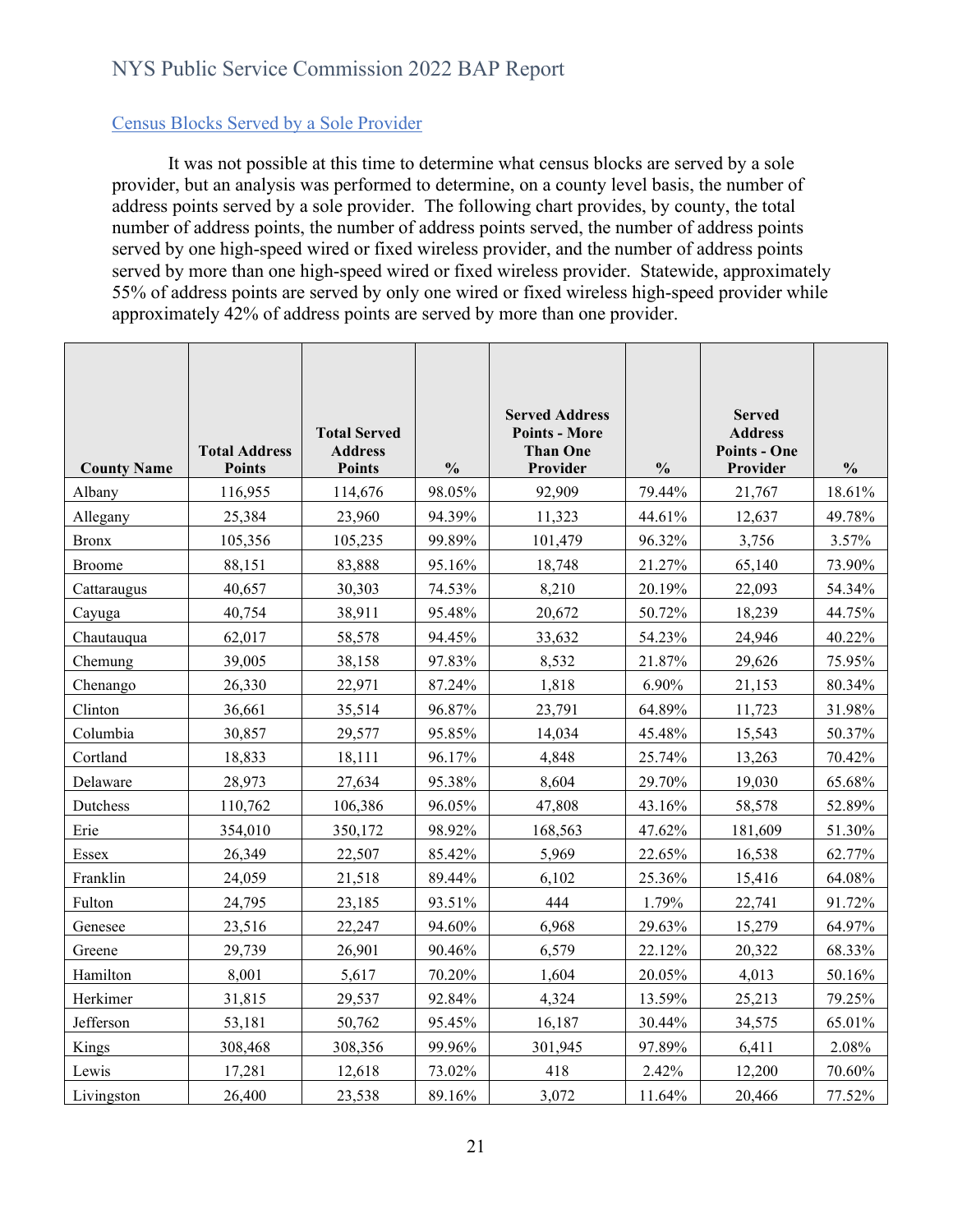|                    | <b>Total Address</b> | <b>Total Served</b><br><b>Address</b> |               | <b>Served Address</b><br><b>Points - More</b><br><b>Than One</b> |               | <b>Served</b><br><b>Address</b><br><b>Points - One</b> |               |
|--------------------|----------------------|---------------------------------------|---------------|------------------------------------------------------------------|---------------|--------------------------------------------------------|---------------|
| <b>County Name</b> | <b>Points</b>        | <b>Points</b>                         | $\frac{0}{0}$ | Provider                                                         | $\frac{0}{0}$ | Provider                                               | $\frac{0}{0}$ |
| Madison            | 31,274               | 29,439                                | 94.13%        | 3,135                                                            | 10.02%        | 26,304                                                 | 84.11%        |
| Monroe             | 302,587              | 299,935                               | 99.12%        | 87,911                                                           | 29.05%        | 212,024                                                | 70.07%        |
| Montgomery         | 20,512               | 18,932                                | 92.30%        | 578                                                              | 2.82%         | 18,354                                                 | 89.48%        |
| Nassau             | 419,352              | 418,846                               | 99.88%        | 412,709                                                          | 98.42%        | 6,137                                                  | 1.46%         |
| New York           | 62,417               | 61,916                                | 99.20%        | 56,264                                                           | 90.14%        | 5,652                                                  | 9.06%         |
| Niagara            | 94,268               | 93,063                                | 98.72%        | 165                                                              | 0.18%         | 92,898                                                 | 98.55%        |
| Oneida             | 88,485               | 84,497                                | 95.49%        | 6,267                                                            | 7.08%         | 78,230                                                 | 88.41%        |
| Onondaga           | 186,685              | 184,572                               | 98.87%        | 139,607                                                          | 74.78%        | 44,965                                                 | 24.09%        |
| Ontario            | 48,826               | 46,400                                | 95.03%        | 17,101                                                           | 35.02%        | 29,299                                                 | 60.01%        |
| Orange             | 133,729              | 129,144                               | 96.57%        | 35,561                                                           | 26.59%        | 93,583                                                 | 69.98%        |
| Orleans            | 18,285               | 17,305                                | 94.64%        | $\mathbf{0}$                                                     | $0.00\%$      | 17,305                                                 | 94.64%        |
| Oswego             | 53,978               | 52,395                                | 97.07%        | 9,447                                                            | 17.50%        | 42,948                                                 | 79.57%        |
| Otsego             | 32,587               | 27,921                                | 85.68%        | 3,101                                                            | 9.52%         | 24,820                                                 | 76.17%        |
| Putnam             | 40,761               | 40,243                                | 98.73%        | 27,351                                                           | 67.10%        | 12,892                                                 | 31.63%        |
| Queens             | 360,263              | 360,059                               | 99.94%        | 173,849                                                          | 48.26%        | 186,210                                                | 51.69%        |
| Rensselaer         | 64,028               | 63,327                                | 98.91%        | 32,163                                                           | 50.23%        | 31,164                                                 | 48.67%        |
| Richmond           | 129,681              | 129,654                               | 99.98%        | 128,797                                                          | 99.32%        | 857                                                    | 0.66%         |
| Rockland           | 95,325               | 93,752                                | 98.35%        | 85,112                                                           | 89.29%        | 8,640                                                  | 9.06%         |
| Saratoga           | 99,252               | 97,173                                | 97.91%        | 13,560                                                           | 13.66%        | 83,613                                                 | 84.24%        |
| Schenectady        | 54,915               | 54,653                                | 99.52%        | 29,824                                                           | 54.31%        | 24,829                                                 | 45.21%        |
| Schoharie          | 17,649               | 16,749                                | 94.90%        | 6,209                                                            | 35.18%        | 10,540                                                 | 59.72%        |
| Schuyler           | 10,294               | 9,236                                 | 89.72%        | 4,745                                                            | 46.09%        | 4,491                                                  | 43.63%        |
| Seneca             | 14,629               | 13,941                                | 95.30%        | 8,295                                                            | 56.70%        | 5,646                                                  | 38.59%        |
| <b>St Lawrence</b> | 52,567               | 48,546                                | 92.35%        | 14,216                                                           | 27.04%        | 34,330                                                 | 65.31%        |
| Steuben            | 52,902               | 47,644                                | 90.06%        | 19,632                                                           | 37.11%        | 28,012                                                 | 52.95%        |
| Suffolk            | 532,488              | 526,909                               | 98.95%        | 411.746                                                          | 77.32%        | 115,163                                                | 21.63%        |
| Sullivan           | 51,916               | 49,613                                | 95.56%        | 166                                                              | 0.32%         | 49,447                                                 | 95.24%        |
| Tioga              | 21,057               | 19,596                                | 93.06%        | 3,976                                                            | 18.88%        | 15,620                                                 | 74.18%        |
| Tompkins           | 34,886               | 33,419                                | 95.79%        | 5,092                                                            | 14.60%        | 28,327                                                 | 81.20%        |
| Ulster             | 86,796               | 84,137                                | 96.94%        | 5,378                                                            | 6.20%         | 78,759                                                 | 90.74%        |
| Warren             | 37,983               | 36,294                                | 95.55%        | 8,362                                                            | 22.02%        | 27,932                                                 | 73.54%        |
| Washington         | 28,747               | 27,003                                | 93.93%        | 14,466                                                           | 50.32%        | 12,537                                                 | 43.61%        |
| Wayne              | 38,759               | 36,171                                | 93.32%        | 3,031                                                            | 7.82%         | 33,140                                                 | 85.50%        |
| Westchester        | 230,919              | 229,392                               | 99.34%        | 209,750                                                          | 90.83%        | 19,642                                                 | 8.51%         |
| Wyoming            | 16,811               | 14,604                                | 86.87%        | 1,443                                                            | 8.58%         | 13,161                                                 | 78.29%        |
| Yates              | 13,693               | 11,651                                | 85.09%        | 3,377                                                            | 24.66%        | 8,274                                                  | 60.43%        |
| <b>Totals</b>      | 5,277,615            | 5,138,991                             | 97.37%        | 2,900,969                                                        | 54.97%        | 2,238,022                                              | 42.41%        |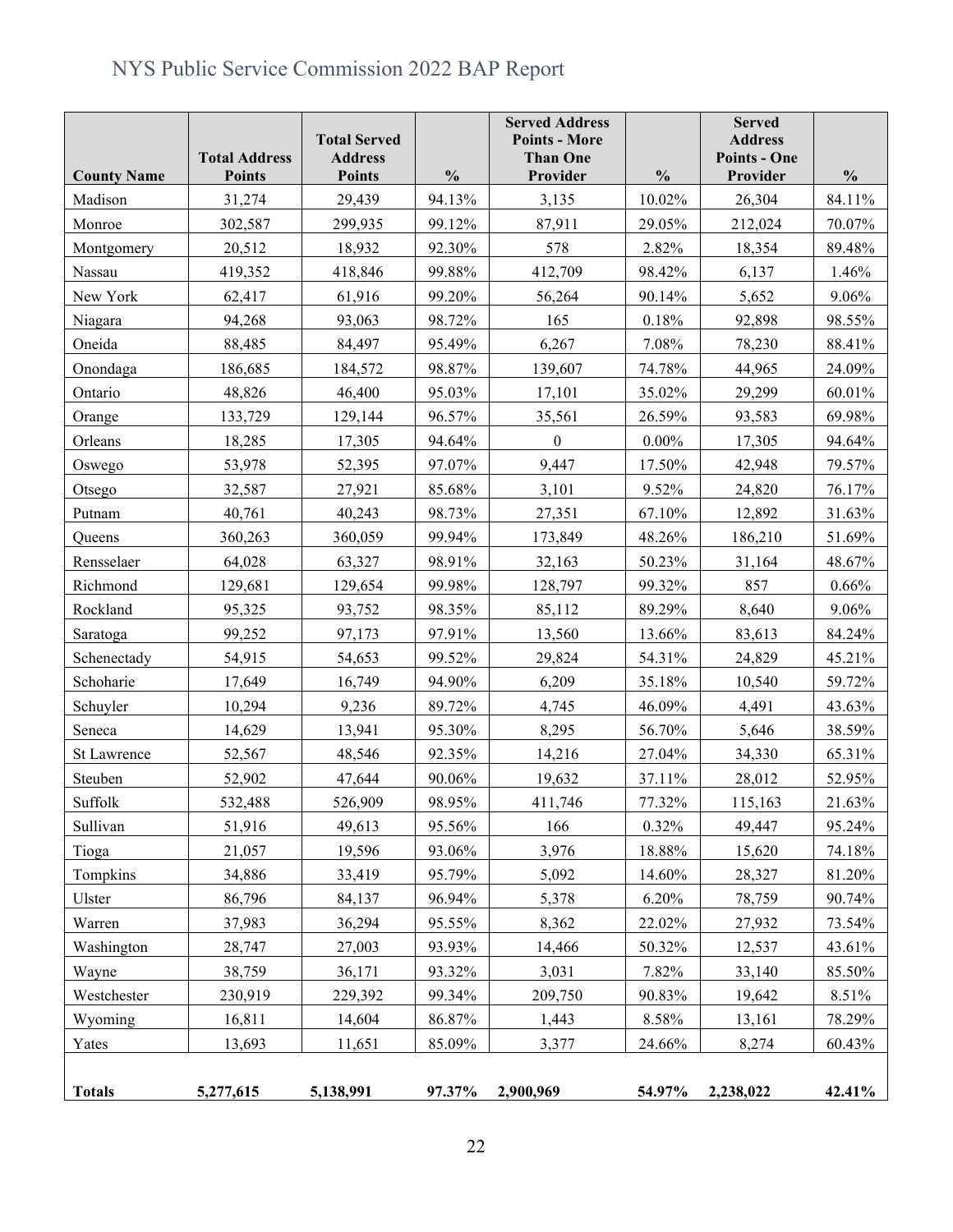#### <span id="page-22-0"></span>Regional Survey of Internet Service Pricing vs. County Median Income

As part of the Act's requirements,  $42$  the BAP collected pricing and service level data for the 62 New York counties, shown in detail in the attached Appendix. These pricing and service level results can be grouped by county median income, as shown in the table below, which separates them into three categories, those with median income levels from \$41,895 to \$54,883 (the lowest 25th percentile), those with incomes between \$54,884 and \$65,306 (the 25th to 75th percentile), and those counties with incomes between \$65,306 to \$120,036 (the highest 25 percent). In general, the 16 counties in the lowest 25th income percentile, on average, face the highest prices and are provided with the lowest speeds. The 30 counties with incomes in the middle percentiles receive slightly lower prices, and significantly greater speeds. Finally, the 16 counties with the highest incomes, those in the top 25th percentile, benefit from the lowest prices and the greatest speeds. Notably, the number of ISPs, on average, increase as county-level incomes increase.

| <b>Median Income</b> | Average<br>Price in<br><b>Counties</b> | Average<br>Speed in<br><b>Counties</b> | Average<br>Number of<br><b>ISPs</b> in<br><b>Counties</b> | <b>Number of Counties in</b><br>Category |
|----------------------|----------------------------------------|----------------------------------------|-----------------------------------------------------------|------------------------------------------|
| $$41,895 - $54,883$  | \$60.73                                | 177.16                                 | 3.5054                                                    | $16^{43}$                                |
| $$54,884 - $65,306$  | \$59.38                                | 204.98                                 | 4.20                                                      | $30^{44}$                                |
| $$65,307 - $120,036$ | \$46.80                                | 222.69                                 | 4.94                                                      | $16^{45}$                                |

<span id="page-22-1"></span>42 PSL  $\S224-c(3)(b)$ 

<span id="page-22-2"></span><sup>43</sup> Allegany, Bronx, Broome, Cattaraugus, Chautauqua, Chemung, Chenango, Delaware, Franklin, Fulton, Jefferson, Montgomery, Orleans, Schuyler, Seneca and St. Lawrence counties.

<span id="page-22-3"></span><sup>44</sup> Cayuga, Clinton, Cortland, Erie, Essex, Genesee, Greene, Hamilton, Herkimer, Kings, Lewis, Livingston, Madison, Monroe, Niagara, Oneida, Onondaga, Ontario, Oswego, Otsego, Schoharie, Steuben, Sullivan, Tioga, Tompkins, Warren, Washington, Wayne, Wyoming and Yates counties.

<span id="page-22-4"></span><sup>45</sup> Albany, Columbia, Dutchess, Nassau, New York, Orange, Putnam, Queens, Rensselaer, Richmond, Rockland, Saratoga, Schenectady, Suffolk, Ulster and Westchester counties.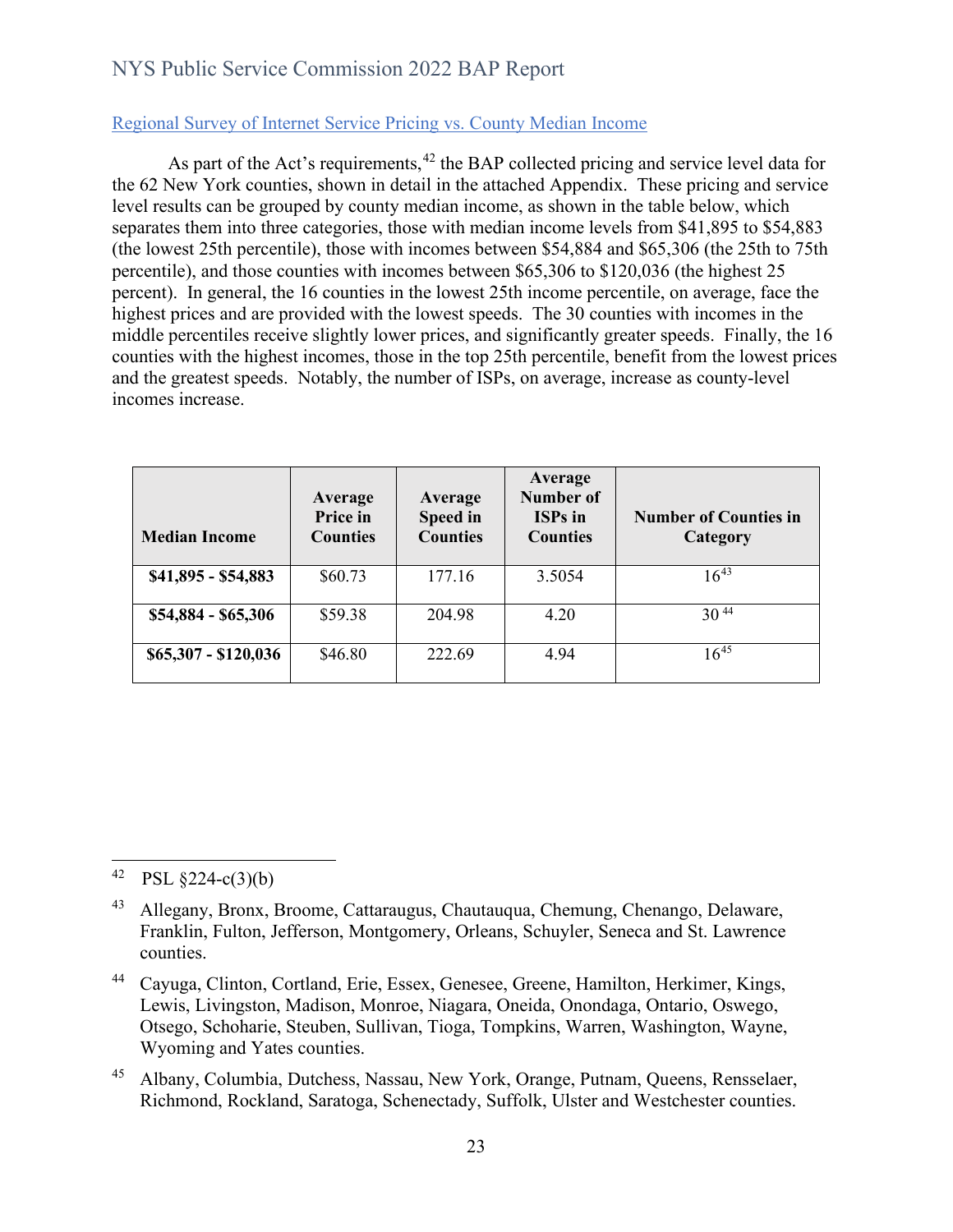#### <span id="page-23-0"></span>Assessment of Negative Social or Economic Impact on Communities Caused by Insufficient Access to Broadband Service

The Act requires the Commission to identify locations where insufficient access to highspeed broadband services or persistent digital divide, is causing negative social or economic impacts on the community.<sup>[46](#page-23-2)</sup> Areas identified in the Report as unserved, or underserved, are considered to be at an economic and social disadvantage. This is evident, because broadband access in the 21<sup>st</sup> century has become one of the foundational resources allowing communities to compete and thrive. Broadband enables business, education, medicine, government, and public safety to perform their functions efficiently. Availability of high-speed broadband is also a critical component of economic development and a community's ability to attract and retain industry. Rural areas without broadband infrastructure - and households and businesses that cannot afford broadband - simply cannot thrive in the modern economy.

#### <span id="page-23-1"></span>Overcoming Potential Barriers to Broadband Deployment

The Act further directs the Commission to "assess any state regulatory and statutory barriers related to the delivery of comprehensive statewide access to high-speed internet."<sup>47</sup> While the BAP did not identify any current State regulatory or statutory barriers, the BAP is aware of some potential barriers to entry that require further review, as discussed below.

At the outset, pursuant to federal law, the Commission has limited jurisdiction over broadband.[48](#page-23-4) The Federal Telecommunications Act of 1934, as amended by the Telecommunications Act of 1996, grants the FCC broad jurisdiction to regulate interstate services.<sup>[49](#page-23-5)</sup> The FCC has classified broadband as an interstate information service. State law that conflicts with the FCC's approach is preempted.<sup>[50](#page-23-6)</sup> Therefore, the Commission does not have the same statutory authority over ISPs that it does over regulated telephone, cable, electric, gas, water, and steam corporations.<sup>51</sup>

Turning to State law, some commenters maintain that the prior New York State Department of Transportation (DOT) fiber optic fee in State-owned rights-of-way acted as an impediment to broadband deployment. Specifically, Highway Law §10(24-e) and Transportation Corporations Law §7 allowed the DOT to assess a fee for use and occupancy of State-owned

<span id="page-23-3"></span>47 PSL  $\S244-c(2)(a)$ .

- <span id="page-23-4"></span><sup>48</sup> American Lib. Assoc'n v. F.C.C., 406 F.3d 689, 692-93 (D.C. Cir. 2005); see also, Louisiana Pub. Serv. Comm'n v. F.C.C., 476 U.S. 355, 368-69 (1986).
- <span id="page-23-5"></span>49 In re Restoring Internet Freedom, 33 FCC Rcd. 311, 318-321 (2018).
- <span id="page-23-6"></span>50 Mozilla Corporation v. F.C.C., 940 F.3d 1, 80-81 (D.C. Cir. 2019) (rejecting the FCC's claim to expressly preempt all inconsistent state regulation of aspects of broadband service).
- <span id="page-23-7"></span> $51$  As conflict preemption is a fact-specific inquiry, 940 F.3d at 81-82, the precise bounds of what state laws FCC regulation preempts are still being determined. C.f. New York State Telecomm. Assoc'n, Inc. v. James, 544 F.Supp.3d 269, 284-285 (E.D.N.Y. 2021).

<span id="page-23-2"></span> $46$  PSL §224-c(2)(d).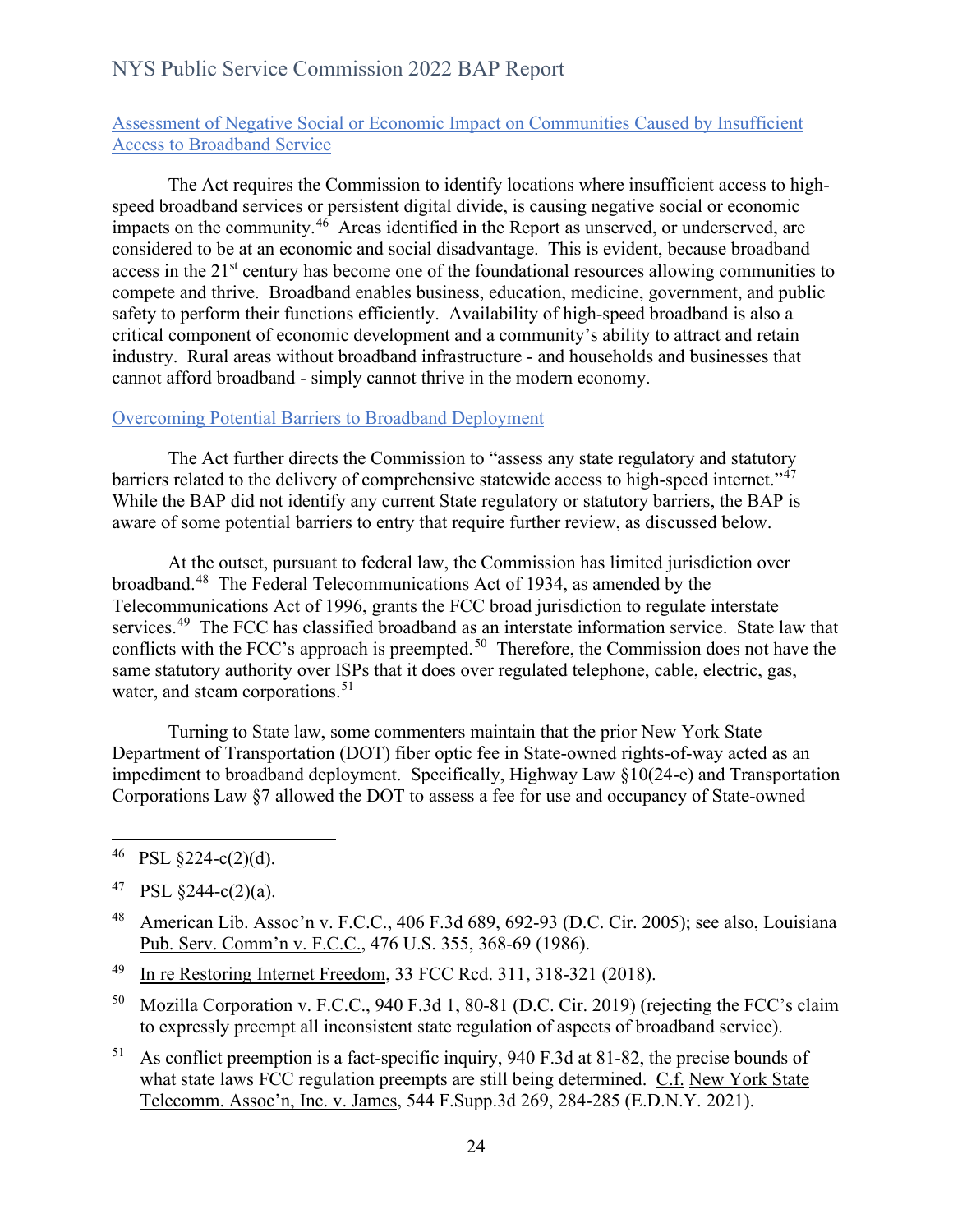rights-of-way.<sup>[52](#page-24-0)</sup> The 2022-2023 Budget repealed DOT's authority to assess this fee.<sup>53</sup> Other commenters, however, maintain that certain DOT and municipal survey requirements for occupying rights-of-way can be onerous.<sup>54</sup>

Commenters also argued that some owners of multiple dwelling units impose access restrictions on providers looking to upgrade their existing copper networks to fiber. Formerly, only cable television companies had a process to prevent unreasonable interference from owners or managers under PSL  $\Sigma$ 228.<sup>55</sup> With the recently enacted PSL  $\S$ 104, landlords and owners are now prohibited from unreasonably restricting access when an existing telephone line is upgraded to fiber.<sup>56</sup> The BAP notes, however, that no comparable protections exist for providers of standalone internet service.

The Commission also continuously refines its processes and procedures to make it easier to attach telecommunication and cable infrastructure (in some instances also capable of providing broadband) on utility poles. In 1997, the Commission issued a standard rate methodology for pole attachments in Case 95-C-0341.<sup>57</sup> In 2004, the Commission adopted its Policy Statement on Pole attachments in Case 03-M-0432.<sup>[58](#page-24-6)</sup> The Commission's framework has been updated to reflect technological change as well: in 2019, the Commission issued an order in Case 16-M-0330 that incorporated wireless attachments into this framework.<sup>59</sup> Finally, on March 1, 2022, the Commission initiated Case 22-M-0101 pursuant to amended PSL §119-a to examine further methods and procedures to streamline the pole attachment process to facilitate broadband deployment.<sup>[60](#page-24-8)</sup>

- <span id="page-24-3"></span><sup>55</sup> PSL §228(1)(a) and (b) (limiting when and how a landlord may interfere with installation of cable facilities); 16 N.Y.C.R.R. Part 898 (codifying rules and procedures for the ability of landlords to limit installation of cable facilities).
- <span id="page-24-4"></span>56 PSL §104(2) (directing claims for just compensation to use the Commission's procedural rules at 16 N.Y.C.R.R. Part 898).
- <span id="page-24-5"></span>57 Case 95-C-0341, In the Matter of certain Pole Attachment Issues, which arose in Case 94-C-0095, Opinion and Order Setting Pole Attachment Rates (issued June 17, 1997).
- <span id="page-24-6"></span>58 Case 03-M-0432, Proceeding on Motion of the Commission Concerning Certain Pole Attachment Issues, Order Adopting Policy Statement on Pole Attachments (issued August 6, 2004).
- <span id="page-24-7"></span>59 Case 16-M-0330, Petition of CTIA - The Wireless Association to Update and Clarify Wireless Pole Attachment Protections, Order Establishing Updated Pole Attachment Rates with Modifications (issued November 18, 2019).
- <span id="page-24-8"></span>60 Case 22-M-0101, Proceeding to Review Certain Pole Attachment Rules, Notice Seeking Comment (issued March 1, 2022).

<span id="page-24-0"></span><sup>&</sup>lt;sup>52</sup> See, New York State Department of Transportation, NYSDOT PERM 75 Questions and Answers 1 (updated March 2022).

<span id="page-24-1"></span><sup>53</sup> L. 2022, Ch. 58, Part JJ.

<span id="page-24-2"></span><sup>54</sup> See, Matter 21-02182, Comments of Verizon, filed March 18, 2022, pp. 3-4.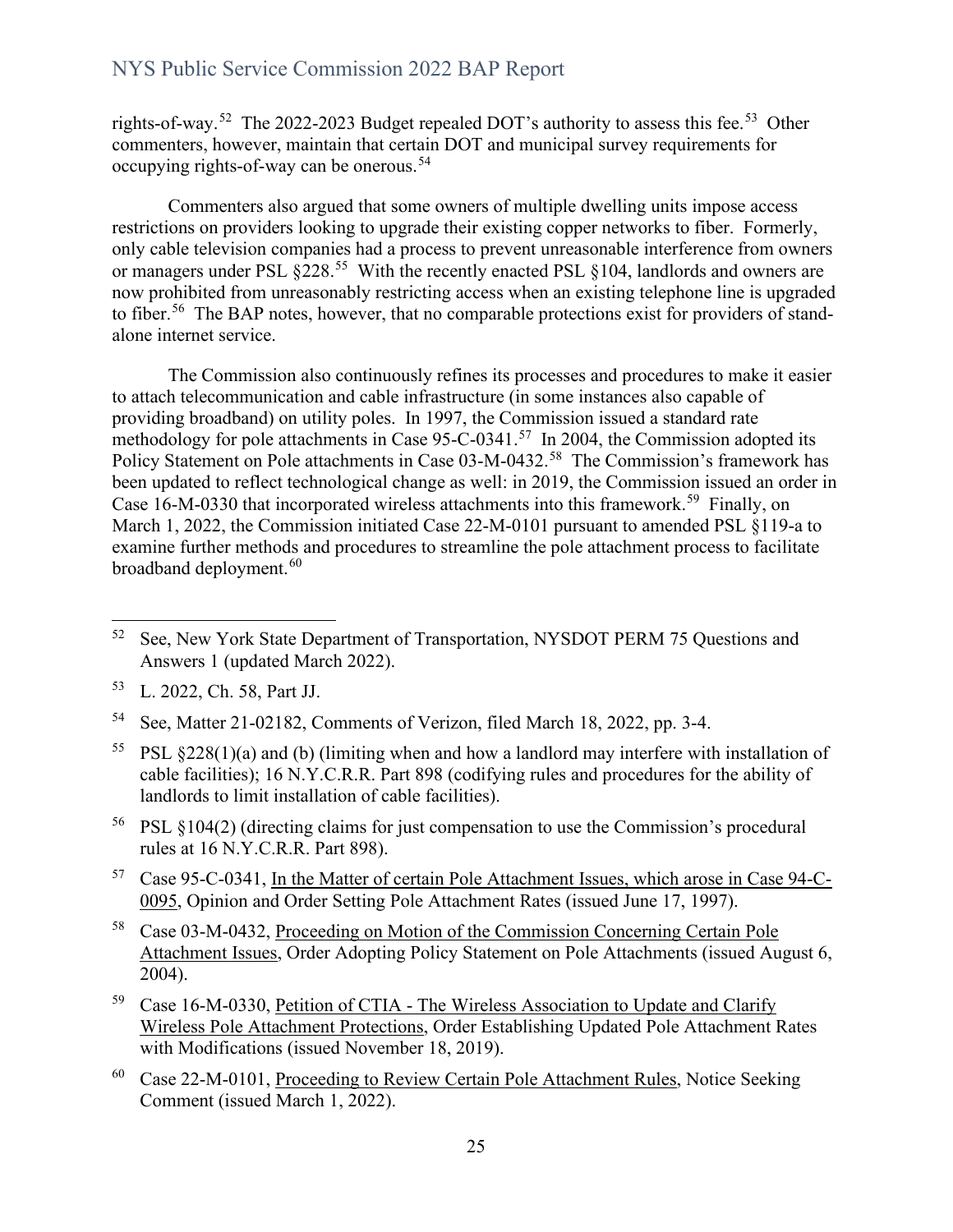#### <span id="page-25-0"></span>Allegations of Franchise Violations

The Act further requires the Commission to review allegations of franchise agreement non-compliance and related enforcement actions that have impacted internet access during the year of the assessment.<sup>[61](#page-25-3)</sup> The BAP, by letter to every municipality in the State, inquired about potential violations of franchise agreements. The BAP did not receive any responses of allegations of noncompliance, and thus neither the Commission nor Department have taken any related enforcement action during the study year. The Department and the Commission will investigate any such allegations going forward.

## <span id="page-25-1"></span>**Part Four - Future Actions & Recommendations**

The BAP expects the Report and Map to materially assist the State's efforts to expand availability and affordability of broadband to all New Yorkers. In order to achieve universal and affordable broadband, additional funding will be necessary. As population density plays a big role in where broadband infrastructure has already been deployed, the areas identified by the Report and Map as under and/or unserved are in the more rural, less densely populated areas of the State that will presumably have a higher cost to construct. Therefore, the BAP has identified the following actions and recommendations.

#### <span id="page-25-2"></span>Improve Broadband Mapping

The interactive Map improves upon previously produced FCC maps that used a classification methodology that relied on ISP-provided data at the census-block level. Unlike these previous maps, the BAP's address location-based methodology incorporates additional data sources, such as the SAM Program database, field inventories, and consumer input, to produce a more granular depiction of broadband availability, technology types, and pricing in New York. These efforts mark a major step forward in the mapping of broadband availability. Refining the data further will be necessary to achieve greater precision. As such, in its annual updates, the BAP will explore the following refinements:

- Review, analyze, and incorporate consumer input, including information generated by the feedback function, to further assess discrepancies.
- Provide additional data submission guidance to all ISPs operating in New York. [62](#page-25-4)
- Conduct additional field inventories.
- Monitor the FCC's Broadband Data Collection (BDC) Program.

<span id="page-25-3"></span> $^{61}$  PSL §224-c(2)(c).

<span id="page-25-4"></span> $62$  Under PSL §224-c(5), all ISPs operating in New York are reminded that they are required to continue their efforts to conform to the BAP's information requests and provide data in a format that can be used to fulfill the Act's requirements.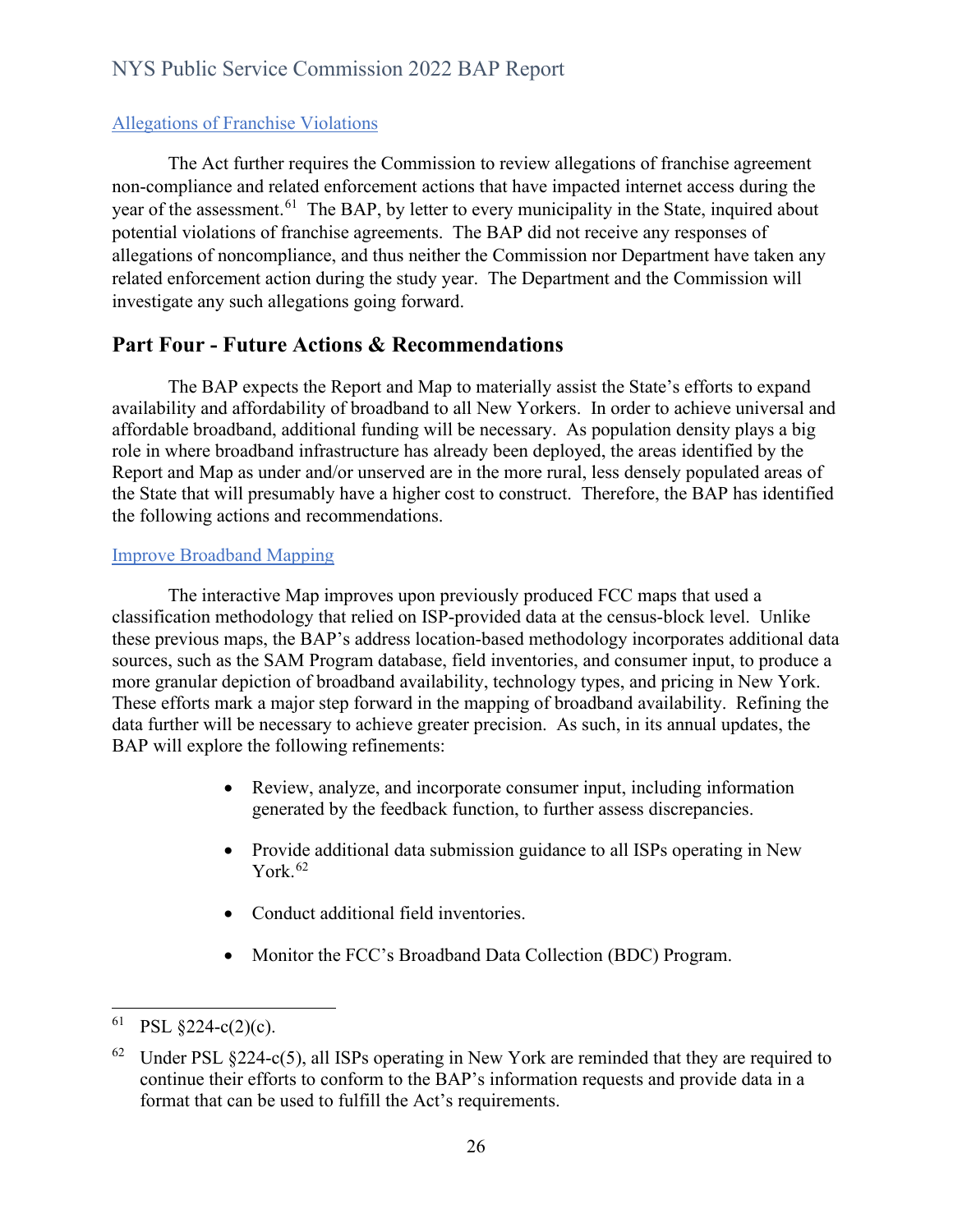- Challenge BDC Program findings where necessary.
- Consider incorporating the FCC's Broadband Serviceable Location Fabric (part of the BDC) should it become publicly available.

#### <span id="page-26-0"></span>Target Funding

The BAP Report and Map should serve to enhance New York's ability to target State and federal funding for future broadband expansion in the areas of greatest need and, as discussed in Part One of the Report, there are several programs that are expected to provide funding for this stated purpose.<sup>63</sup> Therefore, the BAP recommends the following:

- Use the Map as a central resource for the efficient deployment of State and federal funding.
- Consider a fund to mitigate the impact of non-standard broadband installation charges for those consumers most in need of assistance.

#### <span id="page-26-1"></span>Future Policy Actions

To address remaining broadband availability and affordability concerns, other programs and policy initiatives should be considered as follows:

- Identify the best technologies capable of reaching the remaining unserved/underserved address locations.
- Consider strategies to expand broadband assistance to those not eligible for either the FCC's ACP discount or the ISP provided low-income offerings.
- Continue consumer outreach to increase awareness of the FCC's ACP discount available to eligible households and promoting other such programs that foster accessibility to in-need families.

<span id="page-26-2"></span><sup>63</sup> See, https://broadbandusa.ntia. doc.gov/news/latest-news/ntia-launches-updated-federalbroadband-funding-guide.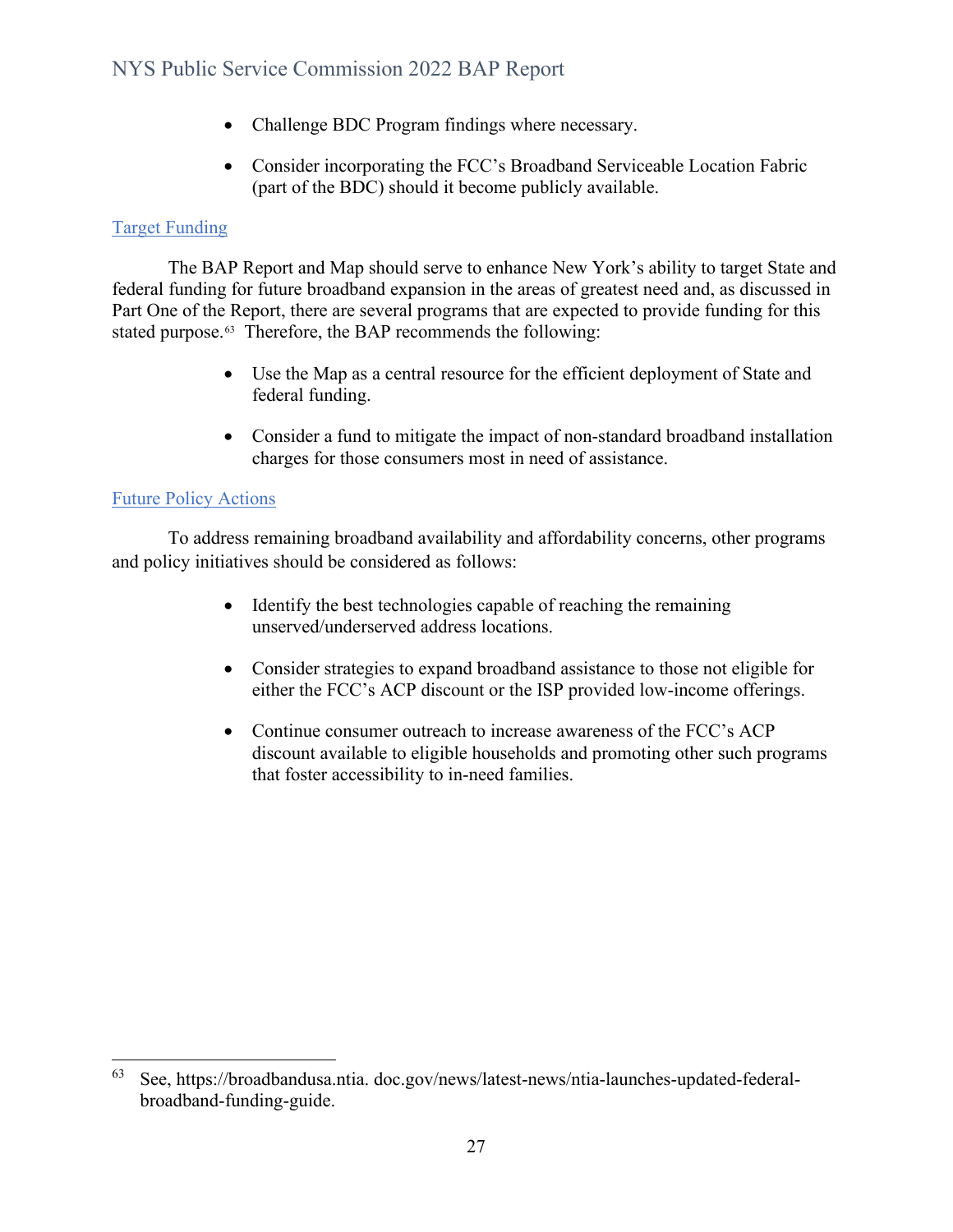### **Appendix A – Regional Survey of Internet Service Pricing vs. County Median Income**

The table below shows the average price and average speed offered by the ISPs in each county as collected by the BAP. These county averages are matched up with the median income level for each county as reported in the Census Bureau's 2020 American Community Survey.

|               | Average<br>Price | Average<br><b>Speed (Mbps)</b> | <b>Competitors</b>      | Median<br><b>Income</b> |
|---------------|------------------|--------------------------------|-------------------------|-------------------------|
| Albany        | \$56.67          | 179                            | 7                       | \$68,327                |
| Allegany      | \$52.47          | 175                            | $\overline{2}$          | \$51,227                |
| <b>Bronx</b>  | \$45.71          | 200                            | 6                       | \$41,895                |
| <b>Broome</b> | \$57.98          | 170                            | 5                       | \$52,237                |
| Cattaraugus   | \$44.78          | 150                            | 5                       | \$50,700                |
| Cayuga        | \$39.98          | 267                            | $\overline{3}$          | \$57,985                |
| Chautauqua    | \$57.79          | 170                            | 5                       | \$48,315                |
| Chemung       | \$52.00          | 183                            | $\overline{\mathbf{3}}$ | \$54,883                |
| Chenango      | \$56.98          | 160                            | 5                       | \$51,756                |
| Clinton       | \$60.45          | 125                            | $\overline{4}$          | \$59,510                |
| Columbia      | \$59.11          | 157                            | 6                       | \$68,750                |
| Cortland      | \$54.00          | 133                            | $\overline{2}$          | \$59,194                |
| Delaware      | \$81.40          | 143                            | 6                       | \$49,945                |
| Dutchess      | \$51.23          | 225                            | $\boldsymbol{7}$        | \$81,842                |
| Erie          | \$53.79          | 240                            | 5                       | \$59,464                |
| Essex         | \$89.51          | 189                            | $\boldsymbol{7}$        | \$58,109                |
| Franklin      | \$80.61          | 133                            | $\overline{3}$          | \$52,905                |
| Fulton        | \$49.99          | 200                            | $\mathbf{1}$            | \$51,663                |
| Genesee       | \$50.00          | 225                            | $\overline{2}$          | \$60,635                |
| Greene        | \$67.81          | 143                            | 6                       | \$56,681                |
| Hamilton      | \$80.93          | 217                            | $\overline{3}$          | \$60,625                |
| Herkimer      | \$67.72          | 213                            | $\overline{4}$          | \$58,438                |
| Jefferson     | \$86.63          | 200                            | 3                       | \$54,726                |
| Kings         | \$45.33          | 167                            | $\boldsymbol{7}$        | \$63,973                |
| Lewis         | \$74.35          | 160                            | $\overline{\mathbf{4}}$ | \$56,192                |
| Livingston    | \$51.65          | 200                            | $\mathfrak{Z}$          | \$60,248                |
| Madison       | \$51.98          | 260                            | 5                       | \$61,176                |
| Monroe        | \$62.50          | 263                            | $\overline{4}$          | \$62,087                |
| Montgomery    | \$49.99          | 200                            | $\mathbf{1}$            | \$50,146                |
| Nassau        | \$38.16          | 183                            | 5                       | \$120,036               |